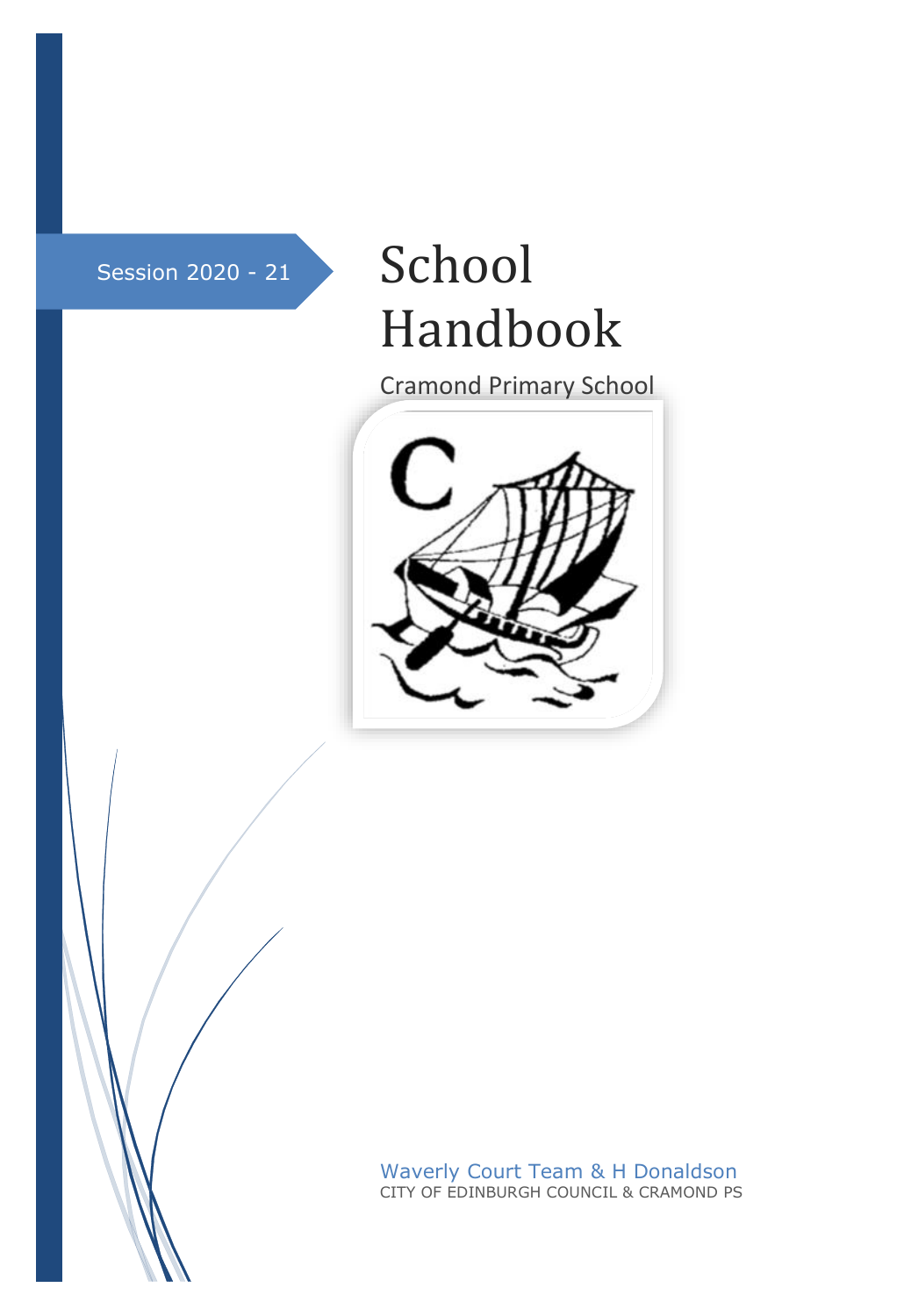A Foreword from the Executive Director of Communities and Families

Session 2020 - 2021

Dear Parents/Carers,

This brochure contains a range of information about your child's school which will be of interest to you and your child. It offers an insight into the life and ethos of the school and also offers advice and assistance which you may find helpful in supporting and getting involved in your child's education.

We are committed to working closely with parents as equal partners in your child's education, in the life of your child's school and in city-wide developments in education.

Parental involvement in the decision making process and in performance monitoring are an integral part of school life. We look forward to developing that partnership with your support.

Throughout this handbook the term 'parent' has the meaning attributed in the Standards in Scotland's Schools Act 2000 and the Scottish Schools (Parental Involvement) Act 2006. This includes grandparents, carer or anyone else who has parental responsibility for the child.

I am pleased to introduce this brochure for session 2020 - 2021 and hope that it will provide you with the information you need concerning your child's school. If you have any queries regarding the contents of the brochure please contact the Head Teacher of your child's school in the first instance who will be happy to offer any clarification you may need.

> Alistair Gaw Executive Director of Communities and Families

#### Children and Families Vision

**Our vision** is for all children and young people in Edinburgh to enjoy their childhood and fulfil their potential.

We believe that children and young people do best when:

- they are able to live safely and happily within their own families with the right kind of support as needed
- they attend first class, inclusive schools and early years settings which meet their needs

We will do all we can to strengthen support for families, schools and communities to meet their children's needs.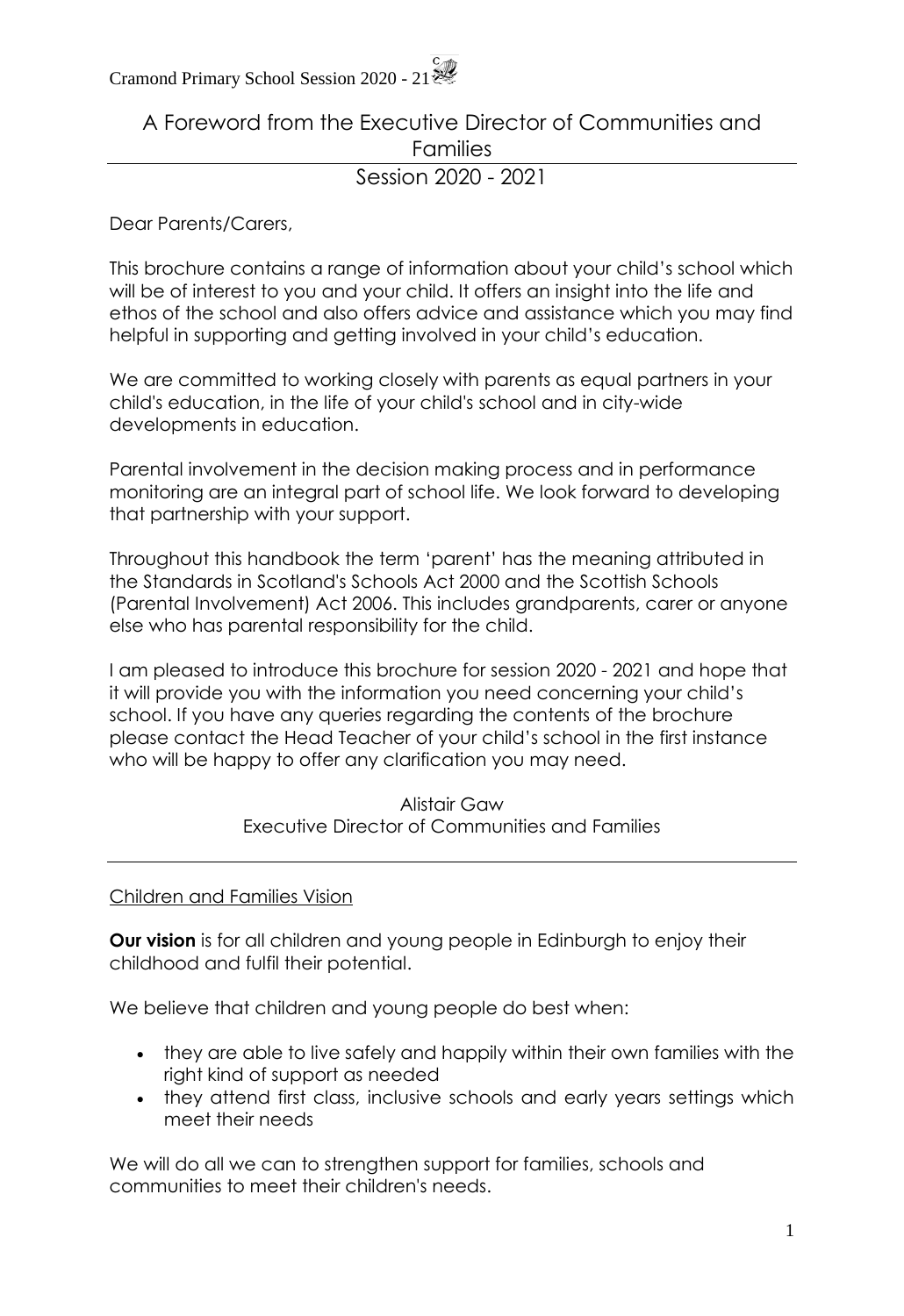**Our mission** is to place children, young people and families at the heart of our service and provide support when it is needed throughout childhood and the transition to adulthood.



### ∙∈DINBVRGH

**In Edinburgh children and young people are at the heart of our vision for the future.** As an inclusive community we work with parents, carers and, where appropriate, partner agencies to support all children and young people.

By working together, we help children and young people to develop understanding about relationships, respect, teamwork, honesty, fairness, patience, and compassion. We do this by offering interesting and relevant learning experiences, by providing our staff with the training and resources they need, and by working with the whole community to accept and care for one another. This isn't always easy, but we believe it is essential so that our children and young people understand the people they meet and learn how to work together to handle setbacks and difficult situations throughout their lives.

When children and young people experience adverse events or as a response to their additional support need, they let us know by reacting in different ways. This presents difficulties for those around them. By working together, by understanding the cause and working out solutions, we can find a way to solve or deal with a problem. If it takes time to get over a problem we will work with a child, young person, and their family to work out the best way forward. This may involve making adaptations and providing additional support or in exceptional circumstances identifying a change of environment.

We recognise that we all experience difficult times, and that everyone deserves the best possible care and support. In Edinburgh we support children and young people to learn in different ways according to their needs. As children and young people learn to read, write, and count some require more support than others do. This need for support arises for a variety of reasons learning difficulties, challenges with emotional regulation and social communication issues. We must meet the needs of all our students in a fair, compassionate, and proportionate way.

In considering how to support all children and young people reach their full potential it may not always be possible to arrive at a resolution all parties agree. However, we will to listen to any parent, young person, child or member of staff and work together to resolve difficulties. We are committed to do all we can to make Edinburgh an inclusive place to live and learn.

**Alistair Gaw**



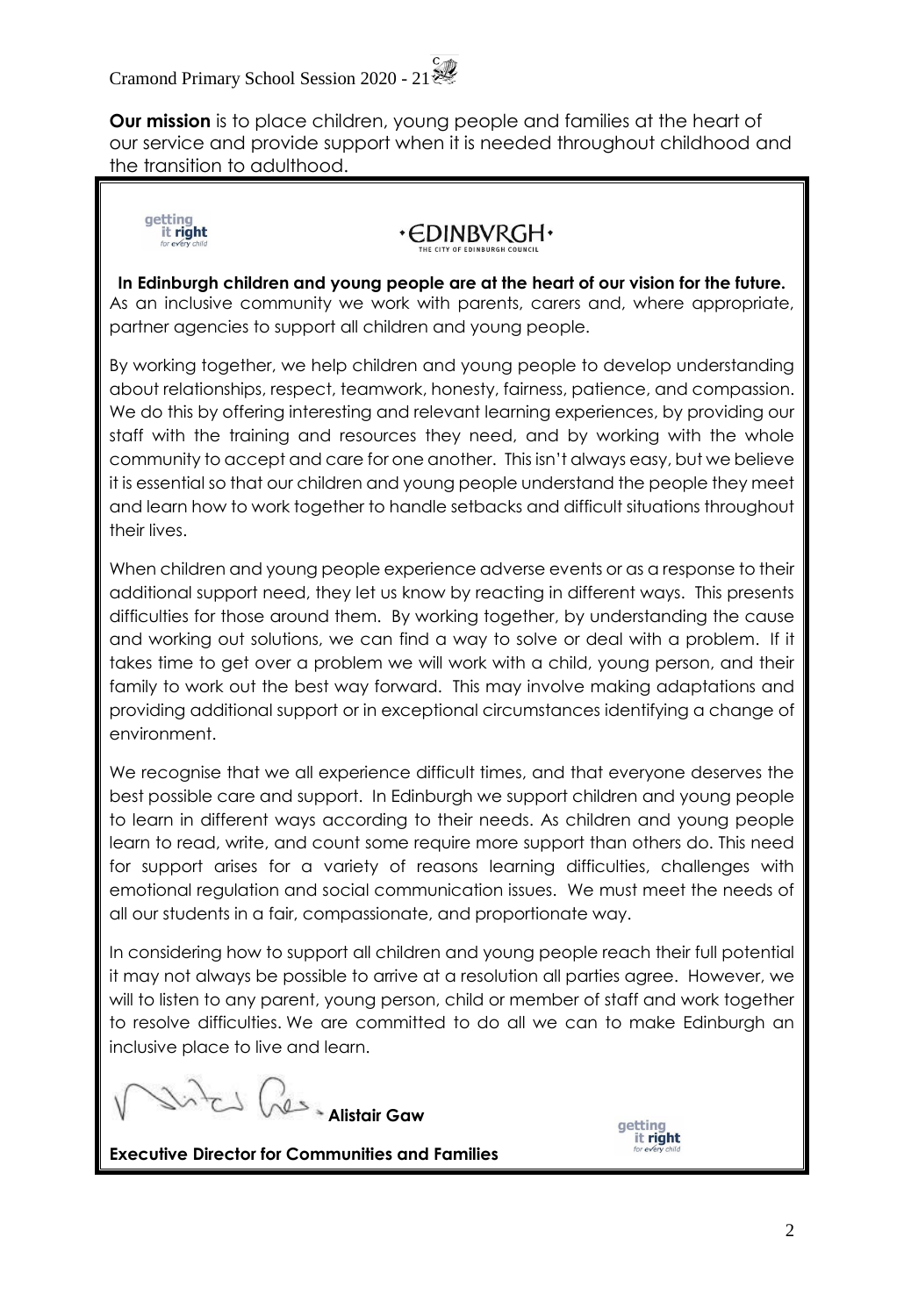Welcome from Cramond Head Teacher



Dear Parents and Carers,

Welcome to the **Cramond Primary** School Handbook for session 2020/21 - we are delighted to share information about our school with you.

Cramond primary is a non-denominational school built in 1975. The school serves the village of Cramond and the surrounding areas of northwest Edinburgh. We are part of the Royal High School cluster and work closely with the other associated primaries of Blackhall, Clermiston and Davidson's Mains. The school roll is over 400 pupils with 16 classes for P1-7.

We are a caring, dynamic and creative learning community with great links with our local community. Outdoor learning, digital technologies and global citizenship is central to our vision for every child to be involved, included and engaged in rich, relevant learning.

Our building has regularly been upgraded and extended – most recently with a brand new Sportshall in 2017 and an open plan P7 learning hub in 2019.

We have a custom-built nursery on site with places for 50 pupils in morning and 50 afternoon places. Additionally, we have 15 nursery places in our Forest Kindergarten provision situated at nearby Lauriston Castle.

### **Please also see our school website [www.cramondprimary.co.uk,](http://www.cramondprimary.co.uk/) Twitter feed & download our school app to get a greater 'feel' for our community school**.



This handbook offers an introduction to our school and a general overview of the education your child will be getting at school.

To make our handbook easy to use we have divided the information into five different sections: -

- ➢ **Section One Practical Information about the School**
- ➢ **Section Two Parental Involvement in the School**
- ➢ **Section Three School Curriculum**
- ➢ **Section Four Support for Pupils**
- 
- ➢ **Section Five School Improvement**

If you have any question or would like any further information on any aspect of this handbook or the education of your child, please do not hesitate to contact us.

Kind regards,

*Mrs Helen Donaldson,* Headteacher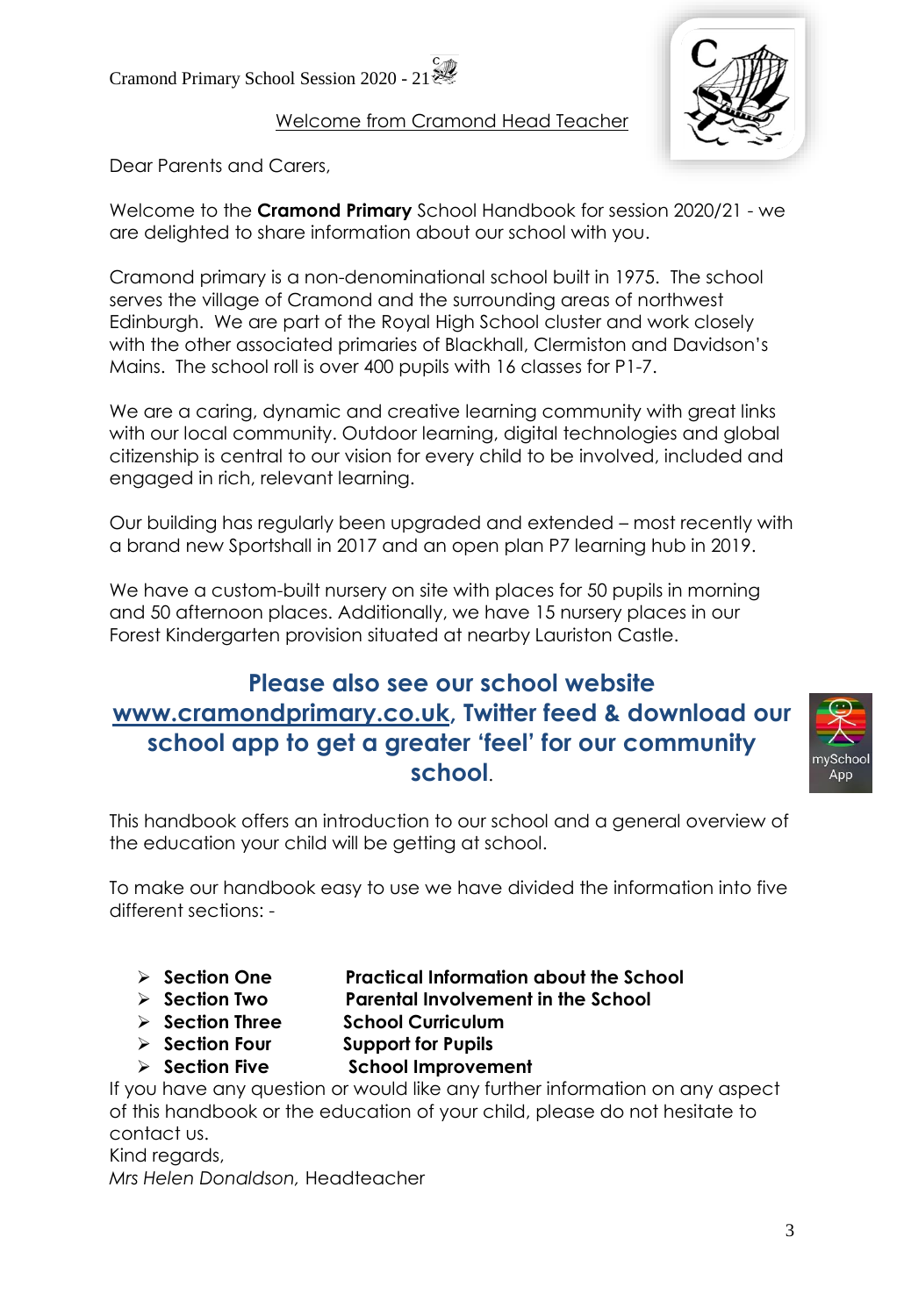#### **Section One – Practical Information about the School**

This section deals with the practical aspects of your child's attendance at our school. It provides details on such things as:

#### **Communicating with the School**

| <b>Contact Details</b>                                      |                                                                                      |                                         |  |  |
|-------------------------------------------------------------|--------------------------------------------------------------------------------------|-----------------------------------------|--|--|
|                                                             |                                                                                      |                                         |  |  |
| <b>Head Teacher</b>                                         | <b>Mrs Helen Donaldson</b><br>helen.donaldson@cramond.edin.sch.uk                    |                                         |  |  |
| <b>Depute Head Teacher</b>                                  | <b>Miss Anna Hughes</b><br>Anna.hughes@cramond.edin.sch.uk                           |                                         |  |  |
| <b>Principal Teacher/s</b>                                  |                                                                                      | Mrs Y Naeem, Mr J Cook & Miss A Barr    |  |  |
| <b>Business Manager</b>                                     |                                                                                      | Mrs Drea Wood (Mon - Wed 8.30 - 2.30pm) |  |  |
| <b>Administrator</b>                                        | <b>Mrs Carol Fortune</b>                                                             |                                         |  |  |
|                                                             |                                                                                      |                                         |  |  |
| <b>Address</b>                                              | <b>Cramond Primary</b><br><b>4Cramond Cres</b><br><b>EDINBURGH</b><br><b>EH4 6PG</b> |                                         |  |  |
|                                                             |                                                                                      |                                         |  |  |
| <b>Telephone Number</b>                                     | 0131 312 6450                                                                        |                                         |  |  |
| Download our school<br>app from app store or<br>google play | Myschoolapp                                                                          |                                         |  |  |
| Website                                                     | www.cramondprimary.co.uk                                                             |                                         |  |  |
| <b>E-mail Address</b>                                       |                                                                                      | admin@cramond.edin.sch.uk               |  |  |
|                                                             |                                                                                      | About the School                        |  |  |
|                                                             |                                                                                      |                                         |  |  |
| <b>Stages of Education provided for</b>                     |                                                                                      | Nursery to P7 (ages 3-12)               |  |  |
|                                                             |                                                                                      |                                         |  |  |
| <b>Present Roll</b>                                         |                                                                                      | 408                                     |  |  |
|                                                             |                                                                                      |                                         |  |  |
| <b>Denominational status of the school</b>                  |                                                                                      | <b>Non-denominational</b>               |  |  |
|                                                             |                                                                                      |                                         |  |  |
| <b>Gaelic Medium Education (if relevant)</b>                |                                                                                      | N/A                                     |  |  |
|                                                             |                                                                                      | Oragnisation of the School Day          |  |  |

#### Organisation of the School Day

|                             | <b>Mondays - Thursdays</b> | <b>Fridays</b>    |
|-----------------------------|----------------------------|-------------------|
| <b>P1 &amp; P2</b>          | $8.50 - 2.50$ pm           | $8.50 - 11.50$ am |
| <b>P3 &amp; P4</b>          | $8.40 - 3.05$ pm           | $8.40 - 12.20$ pm |
| $P5-7$                      | $8.30 - 2.55$ pm           | $8.30 - 12.05$ pm |
| <b>Staggered breaktimes</b> | Morning break 15 mins      |                   |
|                             | 45 min lunch P3-7          |                   |
|                             | 1hr lunch P1-2             |                   |

**P.E. days for pupils are Mondays & Tuesdays PE Specialist Mr Fraser Outdoor Learning daily and a longer session weekly with specialist Mr Short**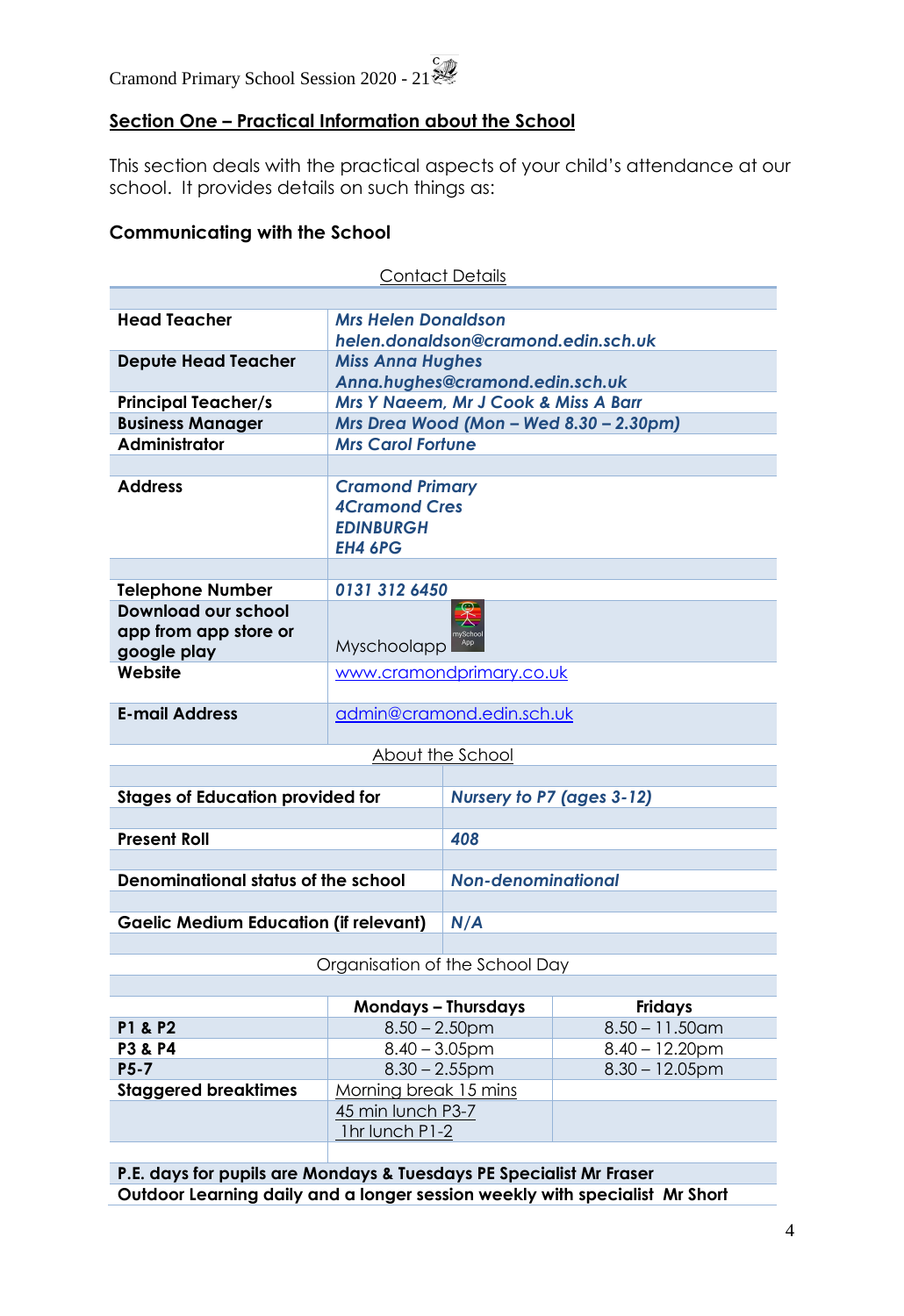#### **Edinburgh Council Term dates**

Term dates for the coming years can be found at:**<https://www.edinburgh.gov.uk/schools/term-dates>**

#### **School Session Dates 2020/21 – Updated June 2020**

| Staff resume   |                | Monday                 | 10 August *   | 2020 |
|----------------|----------------|------------------------|---------------|------|
| Staff only     |                | 11 August *<br>Tuesday |               | 2020 |
| Pupils resume  |                | Wednesday              | 12 August     | 2020 |
| Autumn Holiday | Schools closed | Monday                 | 21 September  | 2020 |
| All resume     |                | Tuesday                | 22 September* | 2020 |
| Mid-term       | All break      | Friday                 | 16 October    | 2020 |
| Staff resume   |                | Monday                 | 26 October*   | 2020 |
| Pupils resume  |                | Tuesday                | 27 October    | 2020 |
| Term ends      |                | Tuesday                | 22 December   | 2020 |

| Staff resume  |           | Tuesdav   | 15 January * | 2021 |
|---------------|-----------|-----------|--------------|------|
| Pupils resume |           | Wednesday | 16 Januarv   | 2021 |
| Mid-term      | All break | Friday    | ∣5 February  | 2021 |
| All resume    |           | Tuesday   | 16 February  | 2021 |
| Term ends     |           | Thursday  | April        | 2021 |

| The Easter break incorporates the following two holidays |                |               |         |      |
|----------------------------------------------------------|----------------|---------------|---------|------|
| <b>Good Friday</b>                                       | Schools closed | <b>Fridav</b> | 2 April | 2021 |
| <b>Easter Monday</b>                                     | Schools closed | <b>Mondav</b> | 5 April | 2021 |

| All Resume    |                | Tuesday   | 20 April    | 2021 |
|---------------|----------------|-----------|-------------|------|
| May Day       | Schools closed | Monday    | 3 May       | 2021 |
| Staff only    |                | Tuesday   | $4$ May $*$ | 2021 |
| Pupils resume |                | Wednesday | 5 May       | 2021 |
| Victoria Day  | Schools closed | Monday    | $24$ May    | 2021 |
| All resume    |                | Tuesday   | $25$ May    | 2021 |
| Term ends     |                | Friday    | 25 June     | 2021 |

\* Five In-Service days for all schools.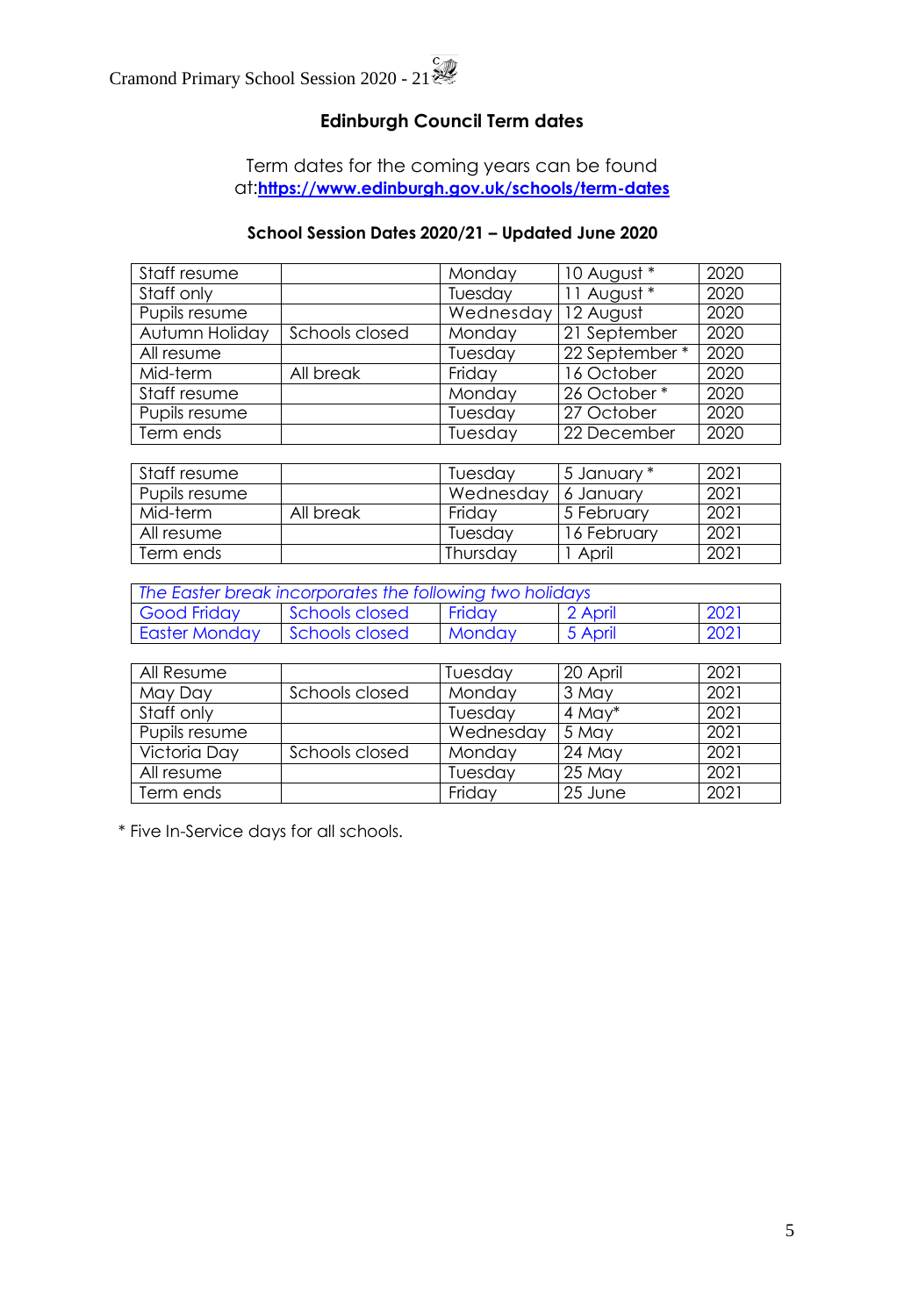#### **Registration and enrolment**

The date for registration of new school entrants is advertised in all local nurseries, in the local press and on the council's website **[www.edinburgh.gov.uk.](http://www.edinburgh.gov.uk/)** 

Registration for Primary One and First Year Secondary takes place in November each year. Pupils should be registered in only one school for their catchment area. Parents will be provided with information about the school, when they register their child.

Parents who want to send their child to a school other than the catchment school must make a placing request. Please refer to section four of this handbook for more information on placing requests.

Parents of pupils who have moved into the catchment area or, who wish their child to transfer to the school, should contact the school office for information.

#### **Attendance and absence**

It is the responsibility of parents of a child of school age to make sure that their child is educated.

Absence from school is recorded as either:

- **authorised**, that is approved by the Communities & Families dept.
- **unauthorised**, that is unexplained by the parent (truancy).

Please let the school know by letter if it is a planned absence (e.g. hospital appointment) or **phone by 9.15 a.m.** on the day of your child's unplanned absence (e.g. sickness bug).

#### **You should update the school on each day of your child's absence.**

**At Cramond the recommended channel to report pupil absence is using the SCHOOL APP. Download from app store. (myschool app – search Cramond)**

**Alternatively, you can telephone the school and leave a message on the answer machine.** 

**Please speak clearly with your child's name, class and reason for absence. Please be as specific as possible to help us code the absence but also follow tracking guidance with COVID 19.**

**An expected absence duration is helpful. Be aware of need to isolate as a family if COVID symptoms are present. [See NHS Inform.](https://www.nhsinform.scot/)**

*If there is no explanation from a child's parents, the absence will be regarded as unauthorised.*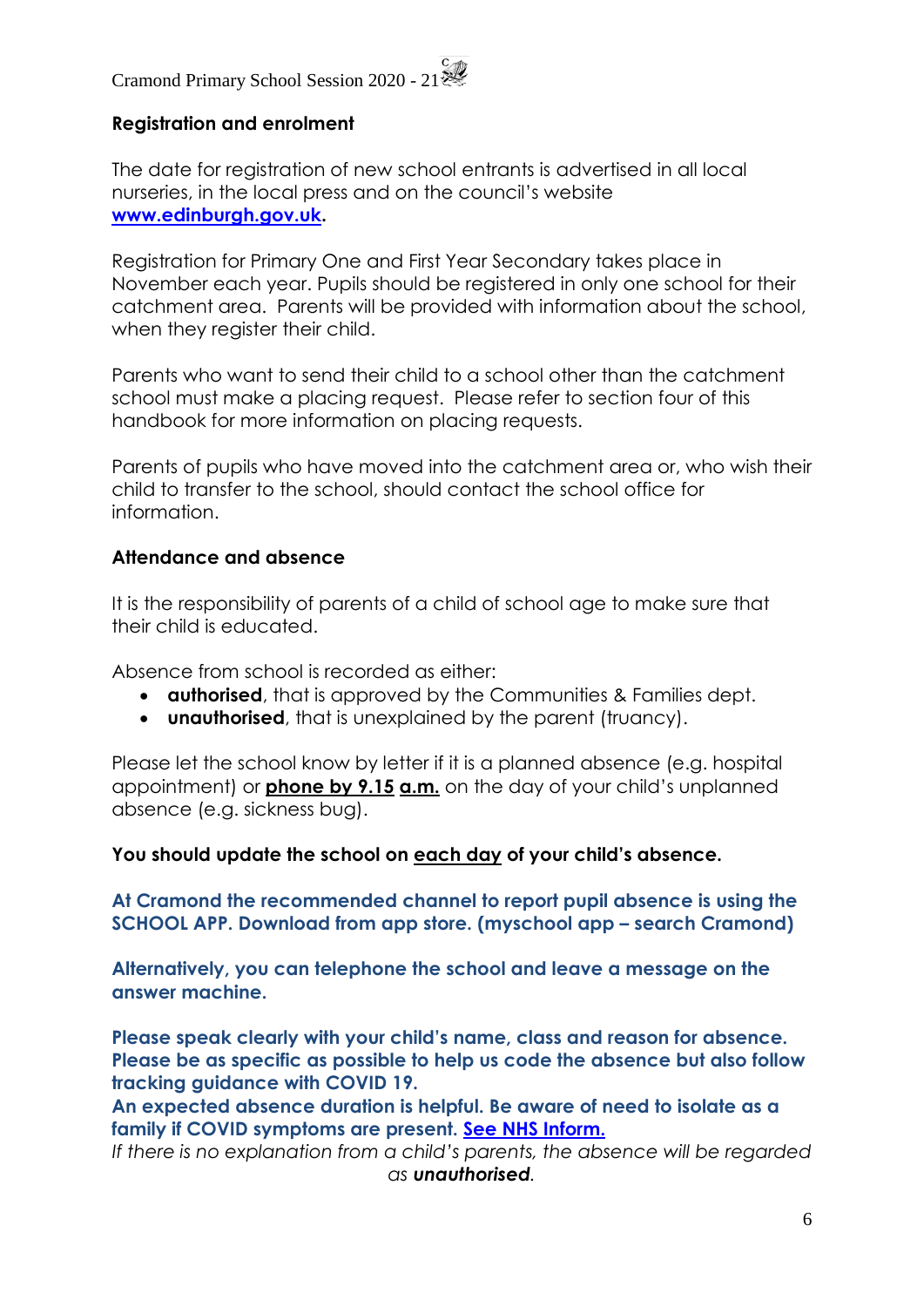#### **Please make every effort to avoid family holidays during term time as this will disrupt your child's education and reduces learning time.**

Headteachers can approve absences **up to** two school weeks (10 days) from school in certain situations. Any requests for extended absence over two school weeks (10 days) will be referred to the Senior Education Officer, who will decide if it will be recorded as authorised or unauthorised leave.

Please discuss your plans with your child's Headteacher before booking the holiday. If they cannot give permission before the holiday, it will be recorded as unauthorised absence. They can authorise a holiday if you can prove that work commitments make a family holiday impossible during school holiday times. Normally, your employer will need to provide evidence of your work commitments. Absence approved by the Headteacher on this basis is regarded as authorised absence.

Parents from minority ethnic religious communities may request that their children be permitted to be absent from school to celebrate recognised religious events. Absence approved on this basis is regarded as authorised absence. Extended leave can also be granted on request for families returning to their country of origin for cultural or care reasons.

A supportive approach is taken to unexplained absence. However the Communities and Families department has legal powers to write to, interview or prosecute parents, or refer pupils to the Reporter to the Children's Panel, if necessary.

#### **School Uniform**

Parents are asked to co-operate with the school in encouraging the wearing of the school uniform.

Cramond school uniform was agreed in consultation with parents, pupils, staff and the Parent Council. It incorporates a range of popular items of dress, e.g. sweatshirts, T-shirts. Wearing school uniform contributes to a positive school ethos and helps avoid discrimination and reduces peer pressure to wear expensive designer clothing.

#### **See our website and/or school app for uniform details. Quick [Link here](http://cramondprimary.co.uk/school-uniform/)**

A school's reputation can also be enhanced in the local community by the wearing of school uniform and school security will be improved as it will be easier to identify intruders.

The appropriate clothing and footwear for PE is a T-shirt, shorts and gym shoes with non-marking soles. These are necessary for health and safety reasons and your co-operation is requested to ensure that pupils are equipped to participate in the PE lessons.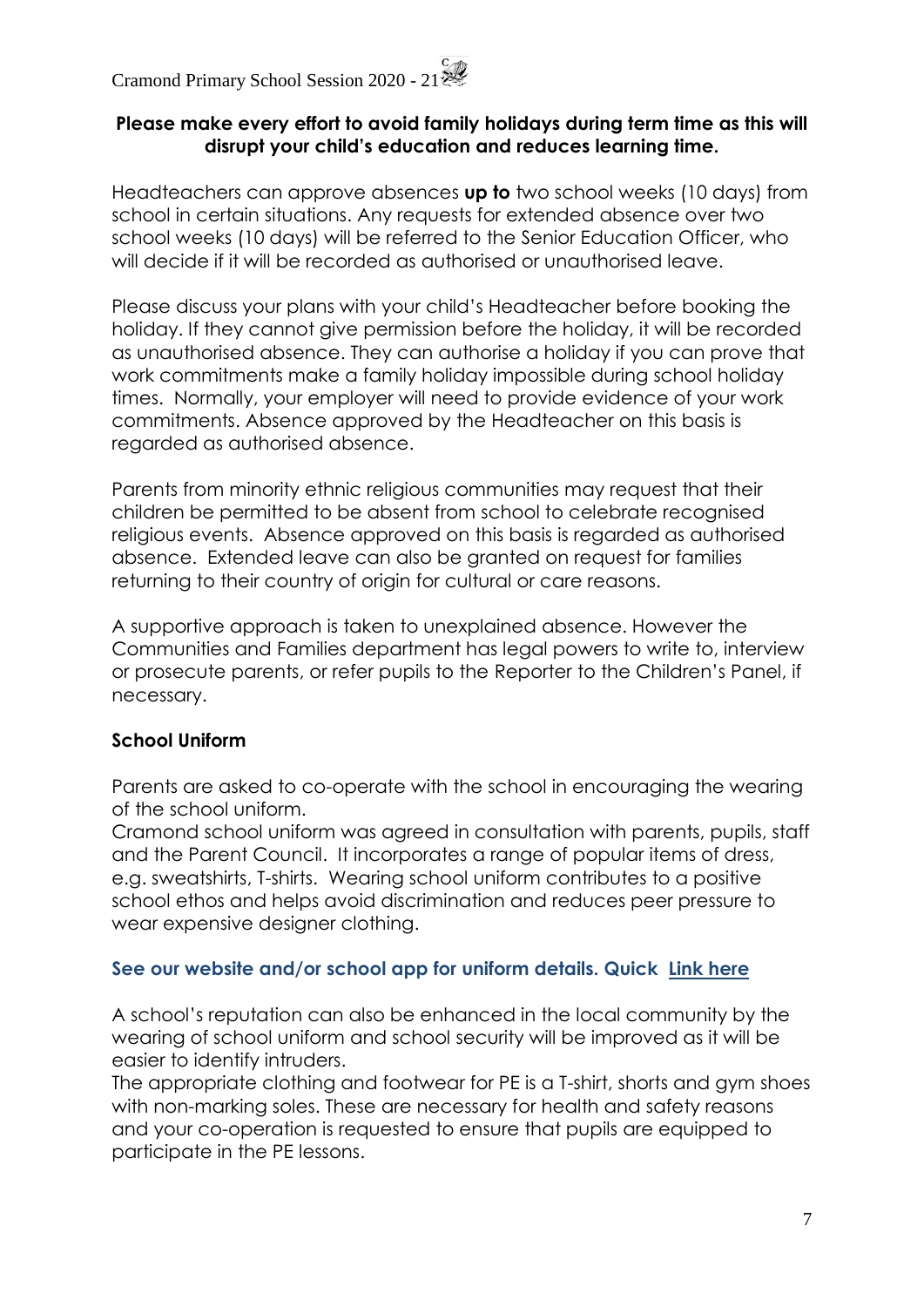Please ensure that **all items of clothing are clearly labelled**, particularly ties, sweatshirts and PE equipment which are often lost.

*A protective apron or an old shirt should be worn for art and craft activities.*

Please help us by ensuring that pupils do not bring valuable or expensive items of clothing to school.

*In certain circumstances, appropriate clothing will be necessary for school activities for safety reasons, e.g. in games areas, science laboratories, technical workshops; this extends to the wearing of suitable footwear and even, on occasion, to the length of pupils' hair and the wearing of jewellery and earrings. Offensive clothing such as T-shirts or other items painted with obscene language or illustrations are not permitted. Football colours are also inappropriate as they can lead to incidents of rivalry.*

If you have any queries regarding the school's dress code, please contact the school office.

**School Meals :** Menus offer healthy and tasty meal options while reflecting the Scottish Government food and drink legal requirements for school lunches. Special diets and allergies are accommodated in consultation with parent/guardian and catering services.

Meal prices are reviewed annually. Please contact the School to be advised of the current price. See our school website: [Lunches](cramondprimary.co.uk/school-lunches/)

**Free School Meals & Clothing Grants:** A parent will qualify for Free School Meals and Clothing Grant if they meet any of the following conditions:

- [Universal Credit](https://www.gov.uk/universal-credit) (where your monthly earned income is not more than £610)
- [Income Support](https://www.gov.uk/income-support)
- Income-based [Job Seeker's Allowance](https://www.gov.uk/jobseekers-allowance)
- Income-based [Employment and Support Allowance](https://www.gov.uk/employment-support-allowance)
- Support under [Part VI of the Immigration and Asylum Act 1999](http://www.legislation.gov.uk/ukpga/1999/33/part/VI)
- [Child Tax Credit,](https://www.gov.uk/child-tax-credit) but not [Working Tax Credit,](https://www.gov.uk/working-tax-credit) and your income is less than £16,105
- Both Child Tax Credit and Working Tax Credit and an income of up to £6,900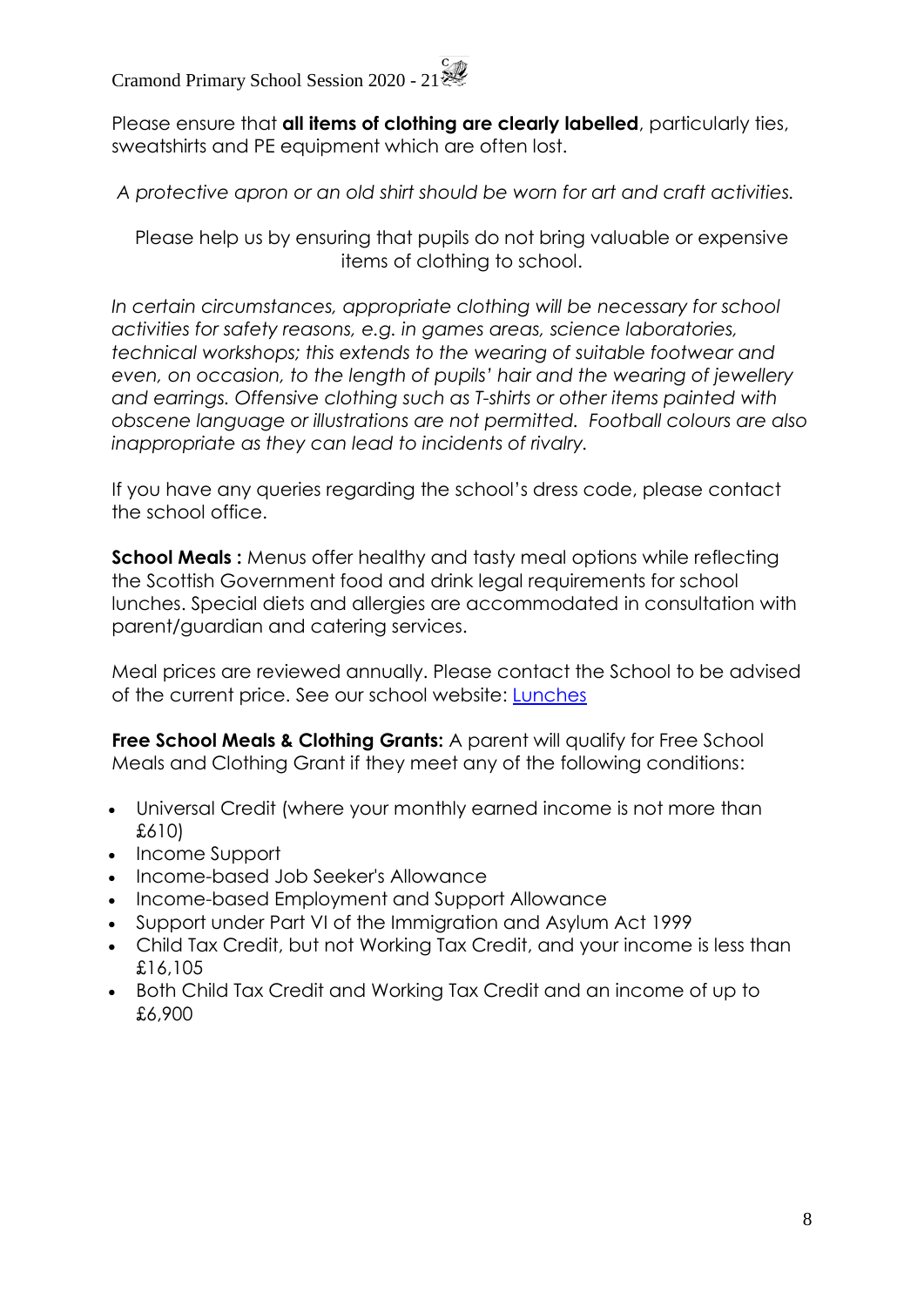#### **Financial Hardship Support**

Your child might still get a free school meal if you're experiencing financial hardship. This could be because:

- your immigration status means you cannot get help from the government
- you're still waiting on your first Universal Credit notice

Clothing Grants are paid direct into a nominated bank account. The payment will show in the bank statement as 'CEC-EXPEN1'.

Children in P1-P3 get the universal Free School Meal but an application should be made so they qualify for both free school meal and a clothing grant.

Each award is valid for one school year. The award provides

- each child with one school meal and milk each day they attend school
- a clothing grant payment of £100 for each child.

We pay one clothing grant per year, per child, into your bank account. Most clothing grants are paid throughout July and August before the new school year begins.

**Information on free school meals and clothing grants and how to apply is available on the website:** <https://www.edinburgh.gov.uk/schoolgrants>

#### **Travel to and from School**

We encourage our pupils to walk to school as the majority of our pupils live in the school catchment. Parents are requested, when dropping off/collecting children from school that they do not park in any location which causes an obstruction and they take care not to restrict the view of the school crossing patrol.

Please leave Disabled Parking free for our families who have a blue badge who require them to get their child to school on time.

*[PLEASE FOLLOW OUR CRAMOND PARKING SAFELY CAMPAIGN](http://cramondprimary.co.uk/travel-to-school-park-smart/) – we are at the top of a cul-de-sac. Please park responsibly and allow more time for your journey. There are streets closed to parking or travel during school times.*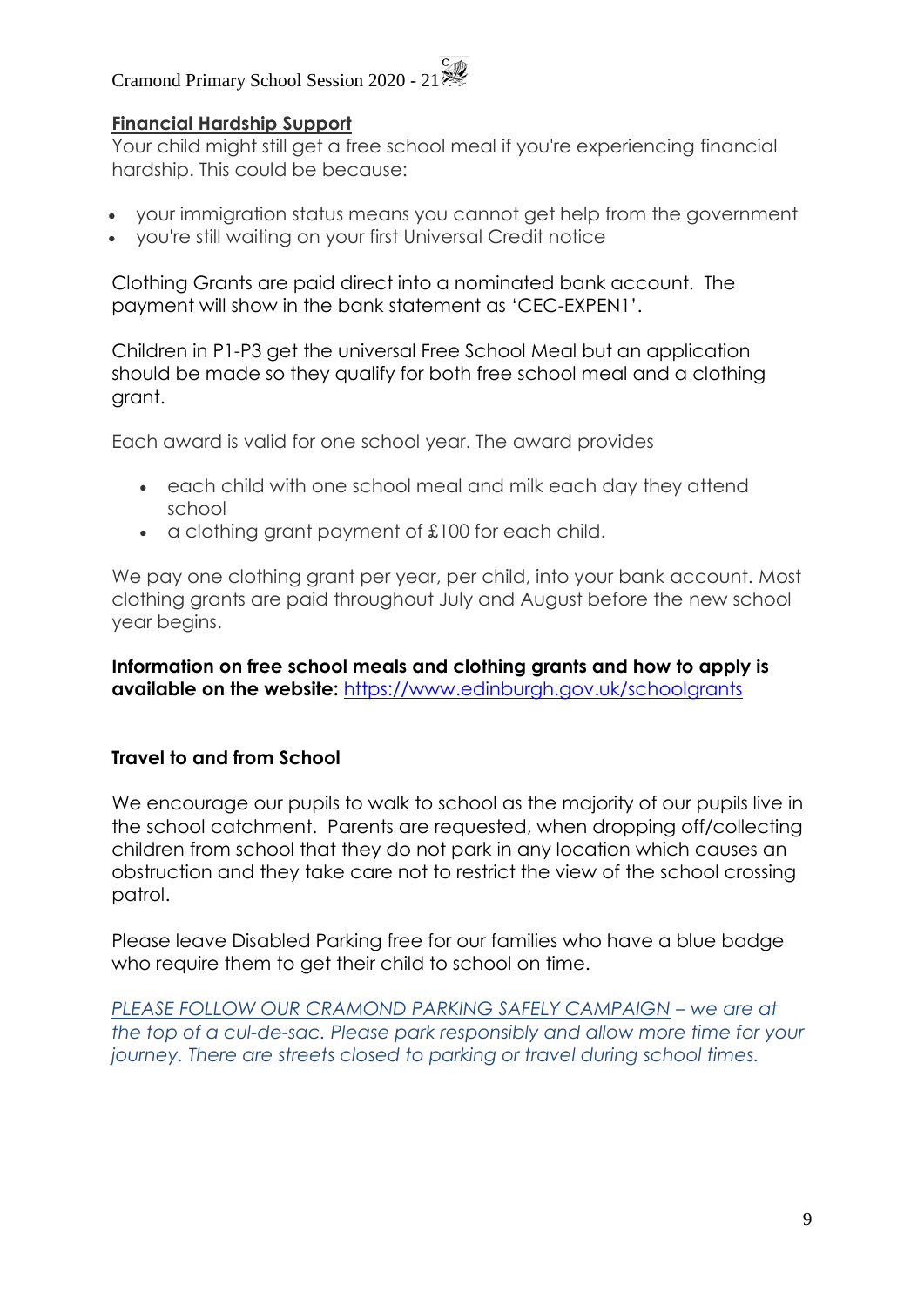#### **General Supervision**

**Before school begins supervision is parental responsibility**, therefore pupils should not arrive at school until as near to the school start time as possible.

Some schools offer Breakfast Clubs which have their own supervision arrangements prior to the start of the school day.

*[See details of Oscars Breakfast Club which is based at Cramond.](http://cramondprimary.co.uk/clubs-sports/)*

During intervals support staff supervise the children. There is always access to the building and toilets, and the children are made aware of this.

#### **School Security**

The safety and security of pupils and staff when attending or working in a school is very important to us. Schools use a number of security measures including visitors' books, badges and escorts, while visitors are within the school building.

Normally, anyone calling at a school for any reason will be asked to report to the school office. The school staff then can make the necessary arrangements for the visit. We would respectfully ask that parents do not attempt to enter schools through another entrance, unless supervised by a member of staff.

If you wish to speak to a member of staff then please come to the school office where we shall be happy to arrange this for you.

#### **Wet Weather Arrangements**

In wet weather pupils are allowed into school during breaks and at lunchtime. *However, as supervision during these periods is limited, it is especially important that they exercise good behaviour. Children having school lunches may remain in school during wet weather but again, supervision is limited. Children who go home for lunch should, where possible, return as late in the lunchtime as possible*

#### **Unexpected Closures**

In the event of an emergency, such as a power cut or severe weather, that prevents schools from opening in the morning or results in an early closure a range of communications channels are used to let parents know.

#### *Our School App will be used to alert parents along with our GROUPCALL text & email system. Please ensure all contact details- mobile & email are updated.*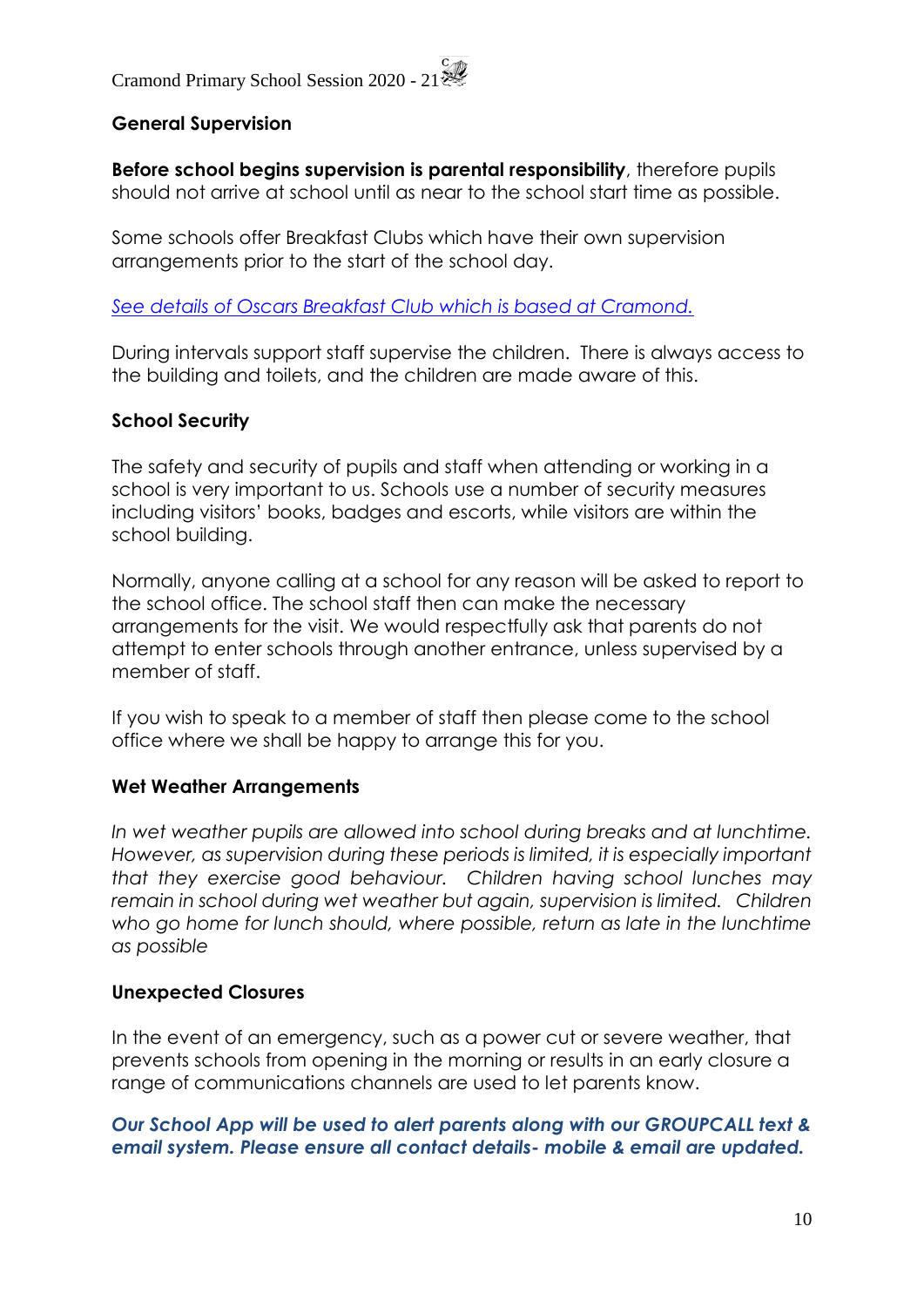In addition, announcements will be made on local radio stations and via the Council's corporate Twitter account [www.twitter.com/](http://www.twitter.com/)[Edinburgh\\_CC](http://www.twitter.com/Edinburgh_CC) and Facebook page [www.facebook.com/edinburghcouncil.](http://www.facebook.com/edinburghcouncil)

If many schools are affected, or the situation is likely to be prolonged, then the Council's website<https://www.edinburgh.gov.uk/schoolclosures> will also be used.

*Mobile phones - you may wish to put something in your booklet about this. The benefits of mobile phones are recognised. Many young people and their parents regard them as an essential means of communication. Mobile phones can continue to be brought into schools however the following limitations will apply in our school:* 

- *Pupils have full responsibility for the security of their belongings at all times. Pupils are discouraged from bringing in expensive belongings.*
- *Phones must be SWITCHED off during school hours and must NOT be taken into the playground during breaks.*
- *Pupils are not allowed to use a personal device to film or photograph on school property.*
- *Learners at Cramond do have access to ipads where filming and photos as part of learning, are allowed.*
- *Parents & pupils are asked to adhere to our responsible user policy and follow our core values of Respect, Excellence & Friendship.*

#### **Complaints, Comments and Suggestions Procedure**

We all hope that you will be completely satisfied about your child's education and we encourage feedback on our services from parents and pupils. We are, therefore, interested in feedback of all kinds, whether it be compliments, suggestions or complaints.

If you want to register a comment of any type about our school you can do this by writing, e-mailing, telephoning or making an appointment to see someone. All feedback is welcome and keeps us in touch.

If, in particular, you have a complaint about the school, please let us know. It is better that these things are shared openly and resolved fairly, rather than being allowed to damage the relationship between the family and the school. There will be no negative consequences arising from making a complaint and we will deal with the issue as confidentially as possible.

There are some things which you should take note of in relation to making a complaint: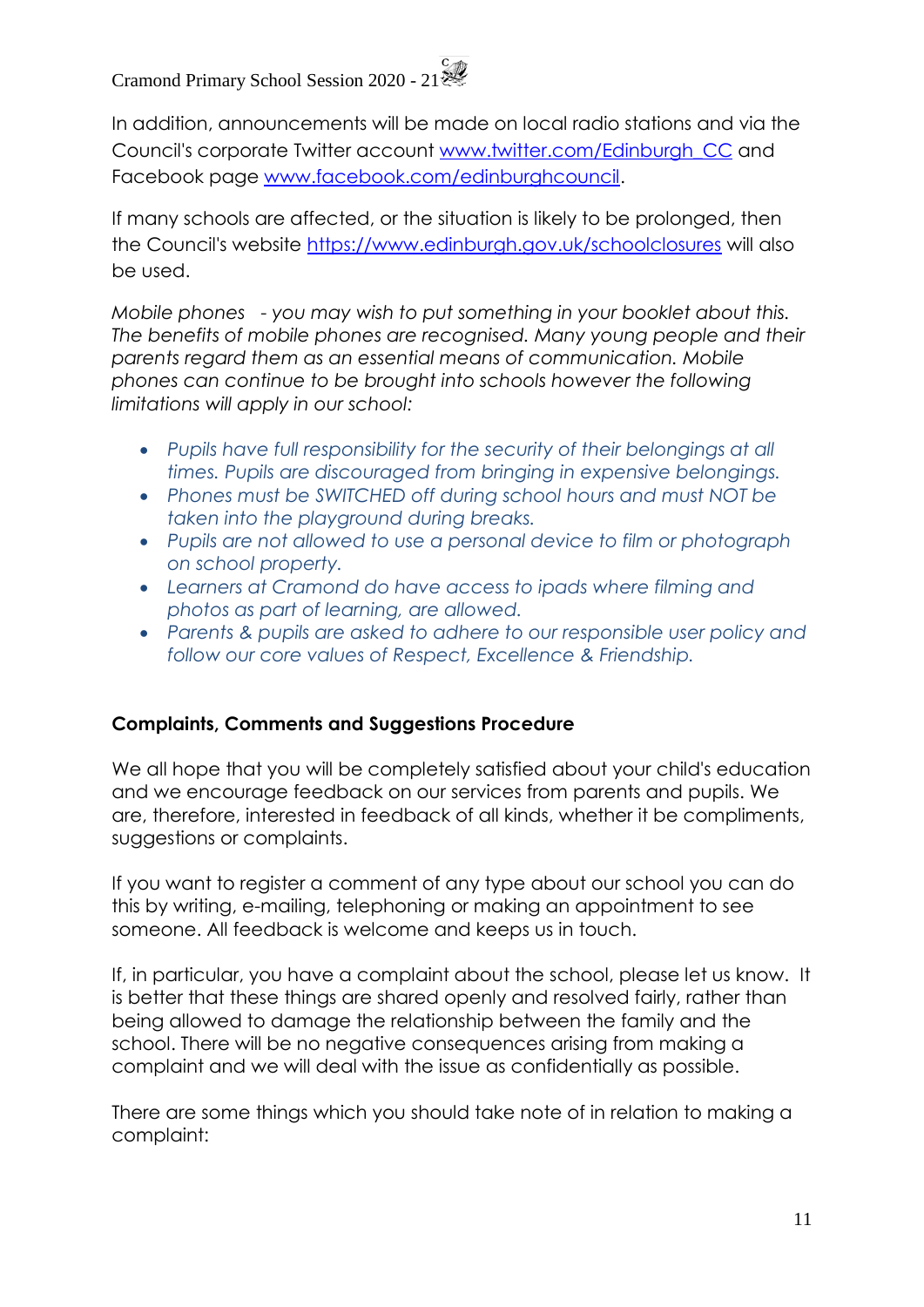- Please make any complaints initially to the Headteacher. This makes sure that the school knows what is going on and has an opportunity to respond and resolve the issue.
- We will try to respond as quickly as possible, but often issues are complex and we need time to investigate.
- If you are dissatisfied with the service or/and with our response then you will have the right to take the matter further and contact Advice and Complaints Service (Schools and Lifelong Learning) email: [cf.complaints@edinburgh.gov.uk](mailto:cf.complaints@edinburgh.gov.uk) or by telephone: 0131 469 3233.

If you remain dissatisfied after the further investigation and reply you can take the matter up with the Scottish Public Services Ombudsman, our reply will include the contact details.

#### **Health and Safety**

Within the general policy laid down by The City of Edinburgh Council, the Communities & Families Department has prepared and has continuing development of, safety policy statements for all areas of its responsibility and accordingly manages health and safety and welfare in a way that complies with health and safety statutory and regulatory requirements, and all relevant approved codes of practice and guidance.

School staff are fully instructed in their responsibilities in this respect, and safety regulations apply to all aspects of school life, both on and off the premises.

It is expected that pupils will behave responsibly and comply with all safety requirements.

The support of parents/carers in promoting good practice in health and safety matters is of great importance to the school.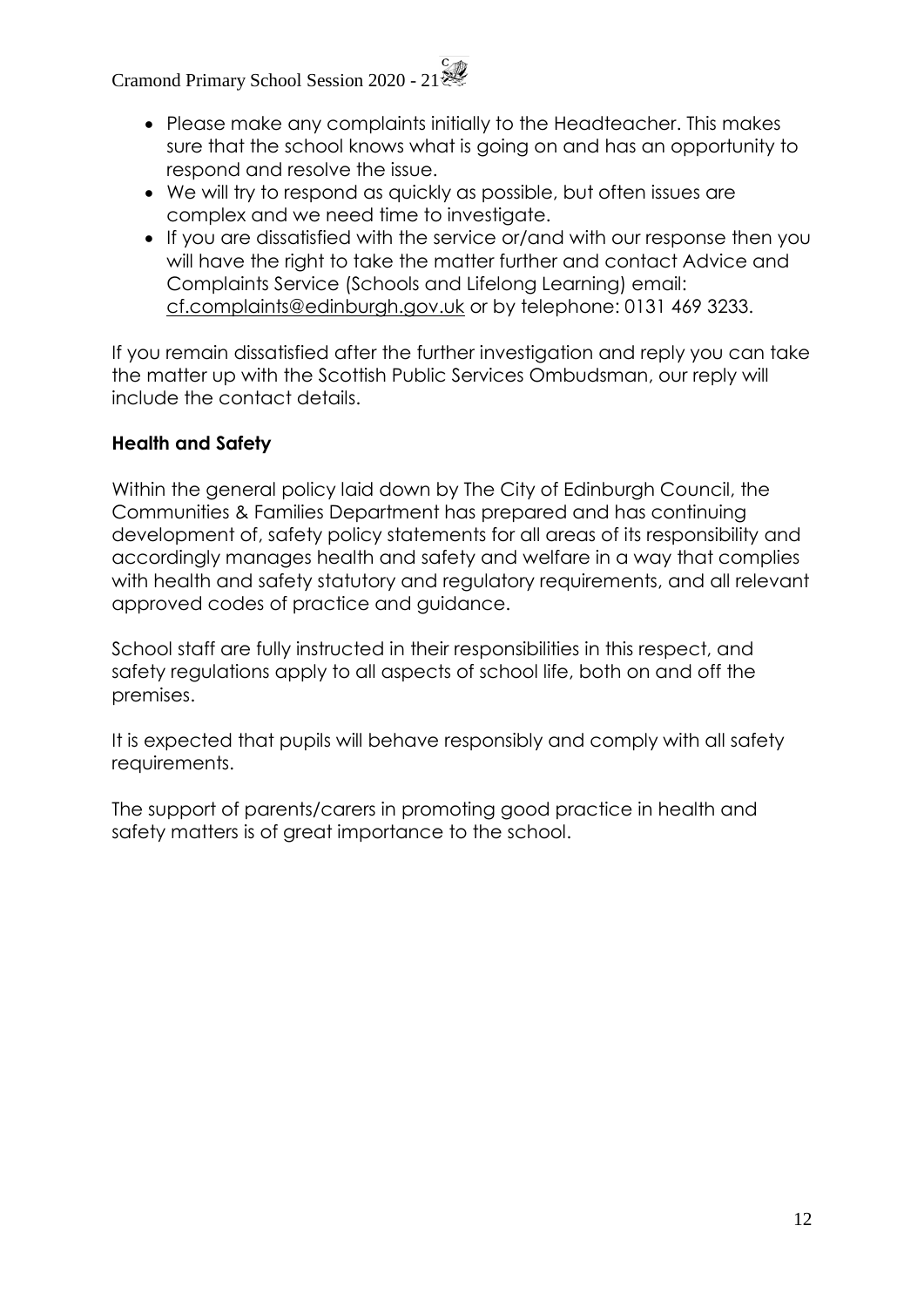#### **Information about how we manage pupil data in schools/ELC settings**

**Cramond Primary** has a legal responsibility to deliver an effective educational programme to its pupils. In order to do this, we need to collect personal data about our pupils/children and their families so that we can help them learn and keep them safe. The type of personal data we will collect include:

#### **Data about our pupils/children and their families**

This will include the name, address and contact details of the pupil/child and relevant family members. It will also include information about relevant medical conditions, any additional supports which are needed, and their family situation. We need this information to ensure we know our pupils/children and their families, and to ensure we are able to educate them appropriately and keep them safe.

We will also collect personal data relating to personal characteristics, such as ethnic group to enable statistics to be reported. We need this information so the Council can ensure it is delivering education appropriately to all its citizens.

#### **Data about pupils/children at school/within ELC setting**

This will include data about progress, assessments, and exam results. It will also include records of attendance, absence, and any exclusions. We need this information to understand how our pupils/children are progressing, and to assess how we can help them to achieve their best.

#### **Data about when and where they go after they leave us**

This will include information about their next setting/school, career paths or intended destinations. We need this information to ensure we support our pupils/children in all their transitions and do all that we can to help their future be a success.

There will be times where we also receive information about them from other organisations, such as a pupils' previous school, the previous local authority where that school or ELC setting was based, NHS Lothian, Police Scotland, Social work, Additional Support Services, and sometimes other organisations or groups connected to a pupil's education. We use this data similarly to the above: to support our pupils' learning, monitor and report on their progress, provide appropriate pastoral care; and assess the quality of our services.

When we collect and use personal data within school/ELC setting, and for the reasons detailed above, we will normally be acting in accordance with our public task. Occasionally we are also required to process personal data because the law requires us to do so, or because it is necessary to protect someone's life.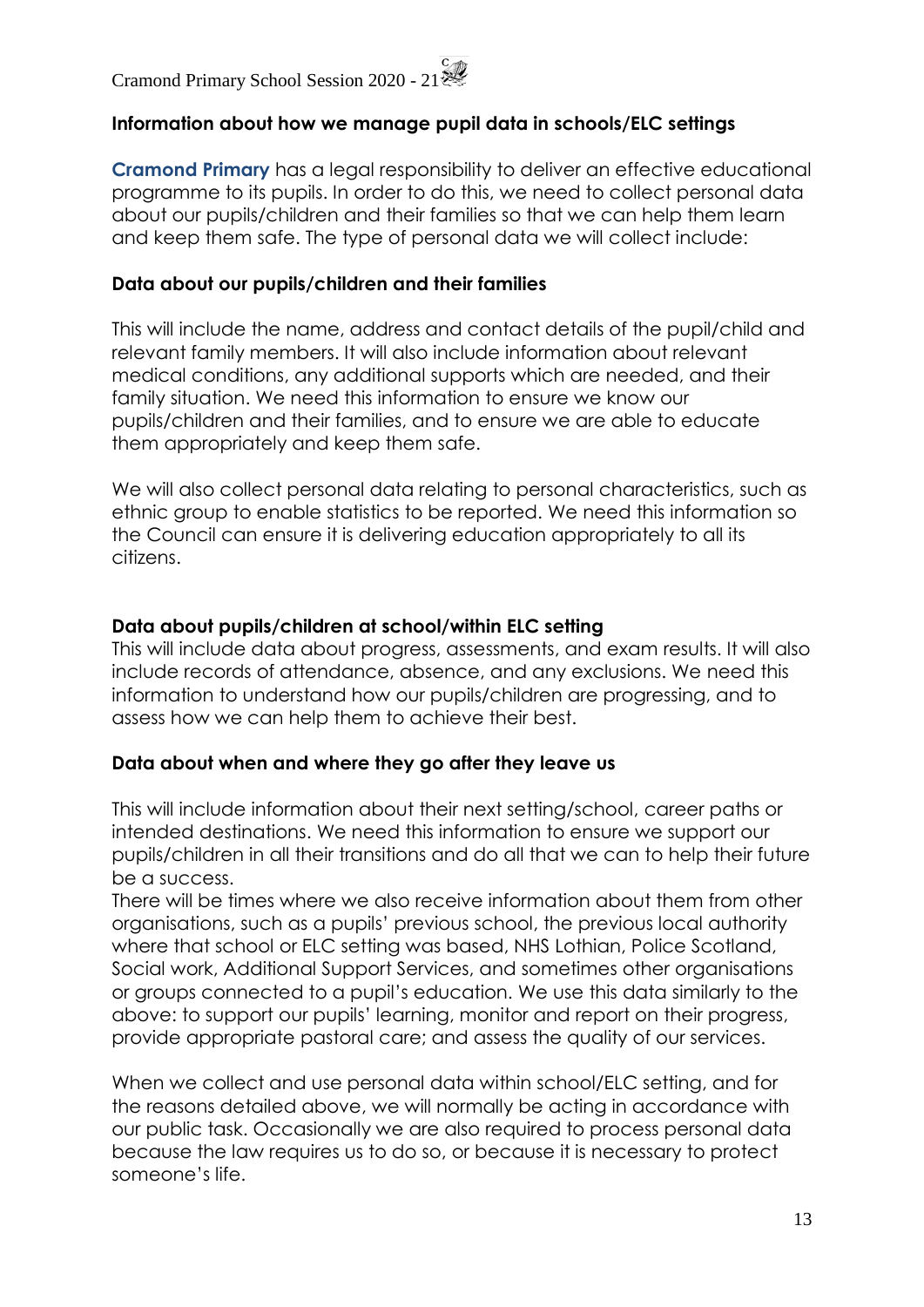We will also take photographs in school/ELC setting and display them on our walls, and in newsletters and other communications. We do this in order to celebrate and share what we have done, including individual achievements and successes. We consider this use of images to be part of our public task as it helps us build an effective community which supports learning. We will not, however, publish these photographs on social media or in newspapers without permission. Consent for this use will be sought when a pupil/child joins *Cramond Primary* and will be kept on record while they are with us. Consent can be withdrawn at any time, please just let us know.

Sometimes we need to share pupil information with other organisations. We are required, by law, to pass certain information about our pupils to the Scottish Government and the Council. This data is for statistical purposes and will normally be anonymised. It is normally required to enable the Council, and the Government, to understand how education is being delivered and to help them plan for future provision. Further information about what the Scottish Government does with statistical data it receives is provided below.

If a pupil/child moves schools/ELC settings, we have a legal obligation to pass on information to their new school/education authority about their education at Cramond Primary.

When we record and use personal data, we will only collect and use what we need. We will keep it securely, and it will only be accessed by those that need to. We will not keep personal data for longer than is necessary and follow the Council's Record Retention Schedule and archival procedures when records are identified to be of historical value and require to be retained in the Edinburgh City Archives.

For more information on how the Council uses personal data, and to know more about your information rights including who to contact if you have a concern, see the City Of Edinburgh's Privacy Notice.

#### **Sharing personal data to support Wellbeing**

In addition to the above, Cramond Primary has a legal duty to promote, support and safeguard the wellbeing of children in our care.

Wellbeing concerns can cover a range of issues depending on the needs of the child. Staff are trained to identify when children and families can be supported and records are kept when it is thought that a child could benefit from help available in the school/ELC setting, community or another professional. You can expect that we will tell you if we are concerned about your child's wellbeing and talk to you about what supports might help in the circumstances. Supports are optional and you will not be required to take them up.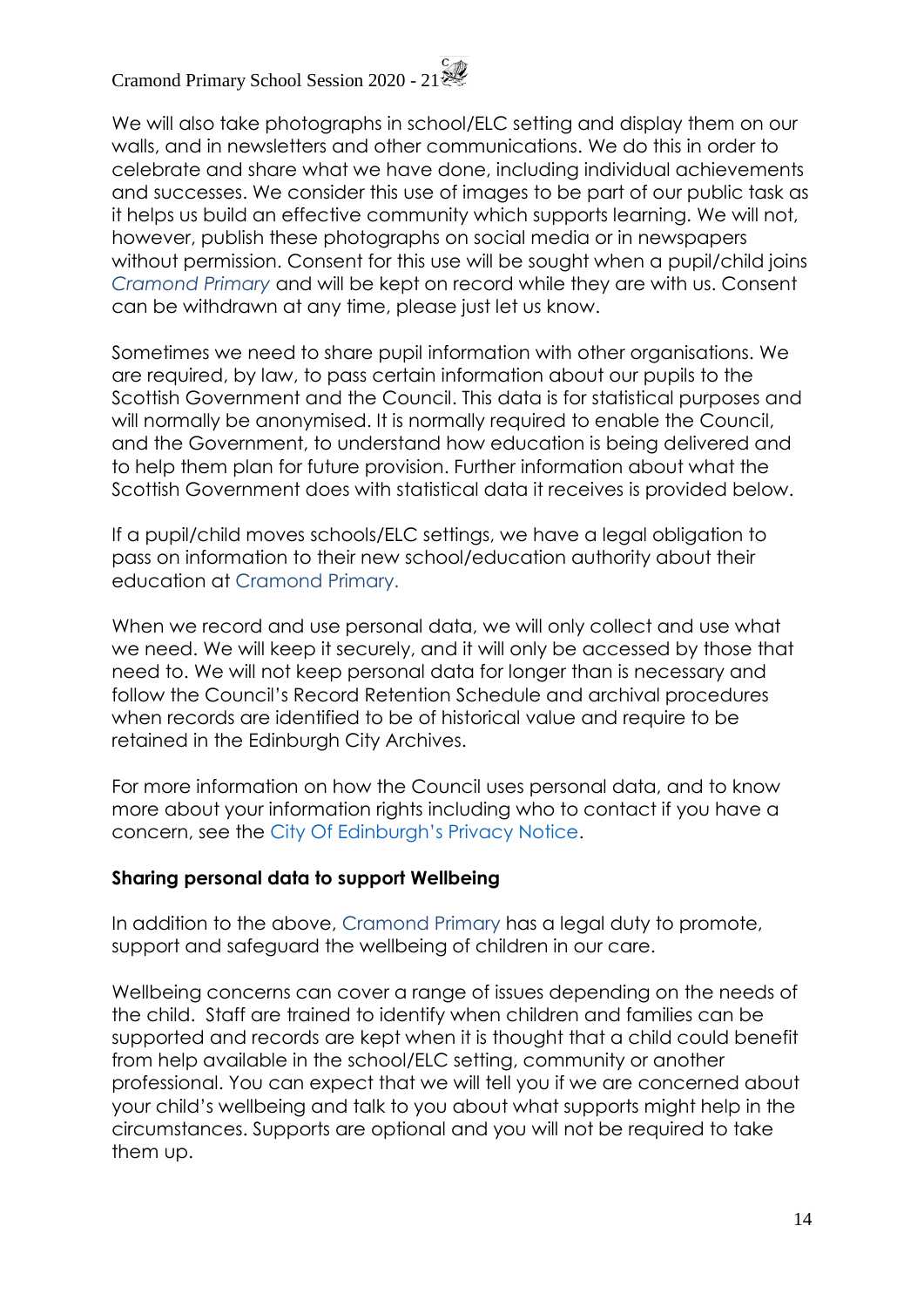If it would be helpful to share information with someone else, we will discuss this with you and seek your consent before we share it so that you know what is happening and why. The only time we will not seek consent to share information with another organisation is if we believe that a child may be at risk of harm. In these situations, we have a duty to protect children, which means we do not need consent. On these occasions, we will normally tell you that information is being shared, with whom, and why – unless we believe that doing so may put the child at risk of harm.

We will not give information about our pupils to anyone without your consent unless the law and our policies allow us to do so.

#### **Sharing educational data with the Scottish Government**

The following information has been provided by the Scottish Government – Education and Training Division to let you know why they collect statistical information from school and what they do with it:

Education authorities and the Scottish Government collected data about pupils on paper forms for many years. We now work together with schools to transfer data electronically through the ScotXed programme. Thus the Scottish Government has two functions: acting as a 'hub' for supporting data exchange within the education system in Scotland and the analysis of data for statistical purposes within the Scottish Government itself.

#### **What pupil data is collected and transferred?**

Data on each pupil is collected by schools, local authorities and the Scottish Government.

The data collected and transferred covers areas such as date of birth, Scottish Candidate Number (SCN), postcode, registration for free-school meals, whether a pupil is looked after by his/her local authority, additional support needs including disability and English as an Additional Language (EAL), and attendance, absence and exclusions from school.

The SCN acts as the unique pupil identifier. Pupil names and addresses are not passed to the Scottish Government. Your postcode is the only part of your address that is transferred for statistical purposes, and postcodes are grouped to identify 'localities' rather than specific addresses. Data is held securely and no information on individual pupils can or would be published by the Scottish Government.

Providing national identity and ethnic background data is entirely voluntary.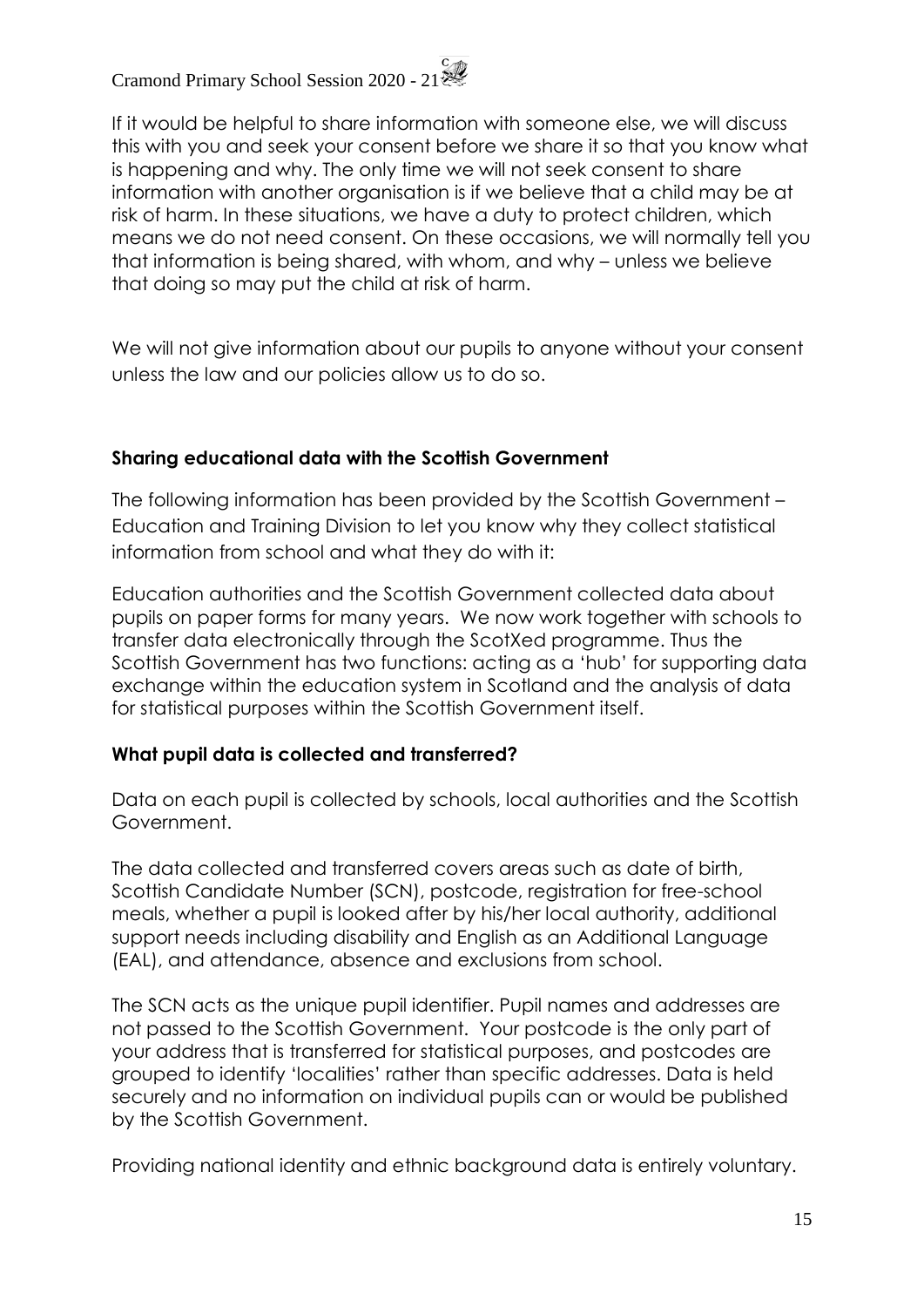You can choose the 'not disclosed' option if you do not want to provide this data. However, we hope that the explanations contained in this message and on the ScotXed website will help you understand the importance of providing the data.

#### **Why do we need your data?**

In order to make the best decisions about how to improve our education service, the Scottish Government, education authorities and other partners such as the Scottish Qualifications Authority and Skills Development Scotland need accurate, up-to-date data about our pupils. We are keen to help all our pupils do well in all aspects of school life and achieve better examination results. Accurate and up-to-date data allows us to:

- plan and deliver better policies for the benefit of all pupils
- plan and deliver better policies for the benefit of specific groups of pupils
- better understand some of the factors which influence pupil attainment and achievement
- share good practice
- target resources better.

#### **Your data protection rights**

The collection, transfer, processing and sharing of ScotXed data is done in accordance with the Data Protection Act (2018). We also comply with the National Statistics Code of Practice requirements and other legislation related to safeguarding the confidentiality of data. The Data Protection Act gives you the right to know how we will use your data. This message can give only a brief description of how we use data. Fuller details of the use of pupil data can be found on the ScotXed website (**[www.scotxed.net](http://www.scotxed.net/)**).

The Scottish Government works with a range of partners including Education Scotland and the SQA. On occasion, we will make individual data available to partners and also academic institutions to carry out research and statistical analysis. In addition, we will provide our partners with information they need in order to fulfil their official responsibilities. Any sharing of data will be done under the strict control of the Scottish Government, which will ensure that no individual level data will be made public as a result of the data sharing and that these data will not be used to take any actions in respect of an individual. Decisions on the sharing of data will be taken in consultation with colleagues within and outwith the Scottish Government.

#### **Concerns**

If you have any concerns about the ScotXed data collections you can email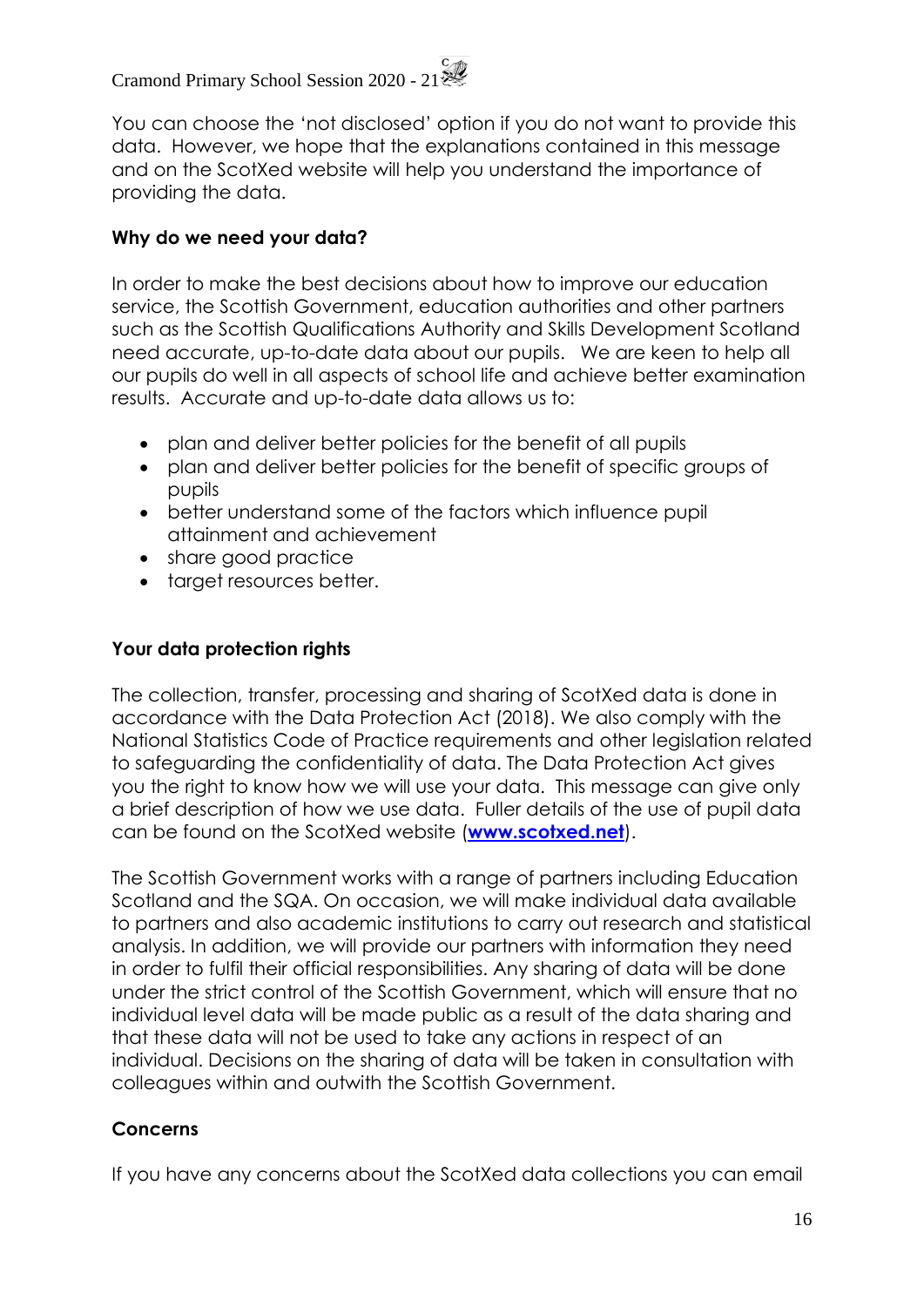the Senior Statistician, scotxed@scotland.gsi.gov.uk or write to The ScotXed Support Office, Area 1B, Victoria Quay, Leith, EH6 6QQ. Alternative versions of this page are available, on request from the ScotXed Support Office, in other languages, audio tape, braille and large print.

#### **School Nursing Team**

The School Nursing team is made up of the

- **School Nurse** (Specialist Qualified 3rd part Nursing and Midwifery Council (NMC) registrant – now masters level 11 post graduate degree)
- **Community Staff Nurses** (Registered Nurse on Part 1 of NMC undergraduate degree)
- **Community Health Assistants** (not a nurse, may have SVQ qualifications in care related field)

#### **Services provided**

#### **:Universal Services for All School Age Children:**

Child Health Surveillance Programme

- P1 eye tests by Health Assistant (only for those who did not receive this preschool in nursery)
- Growth Measurements by Health Assistant– currently at Primary 1 and Parent health Questionnaire (this may change in the future dependant on Scottish Government obesity strategy and the Health Visitor assessment at 4-5 years preschool)
- Primary 7 health questionnaire growth measurement may be added in the future linked to Scottish Government obesity prevention work
- Drop in Services a drop in health zone for High School Pupils (either in school or community facility) who are seeking advice or support on sexual health and health related issues

Education of Staff and Pupils

- Staff training CPD in-service days on health actions plans, anaphylaxis etc – will be usually be delivered by the staff nurse
- Healthcare Plans for pupils education staff will be supported by staff nurses on the planning and education

#### **Healthcare Needs of Children with Moderate to Complex Physical Nursing Needs:**

• For children in Complex Needs Schools, nursing care needs will be delivered by the nursing team who are based in these designated schools

#### **School Nurse Services for Children/Young People with Increased Needs:**

10 key areas specialist school nurses will focus on:

- Emotional Health and Wellbeing
- Substance Misuse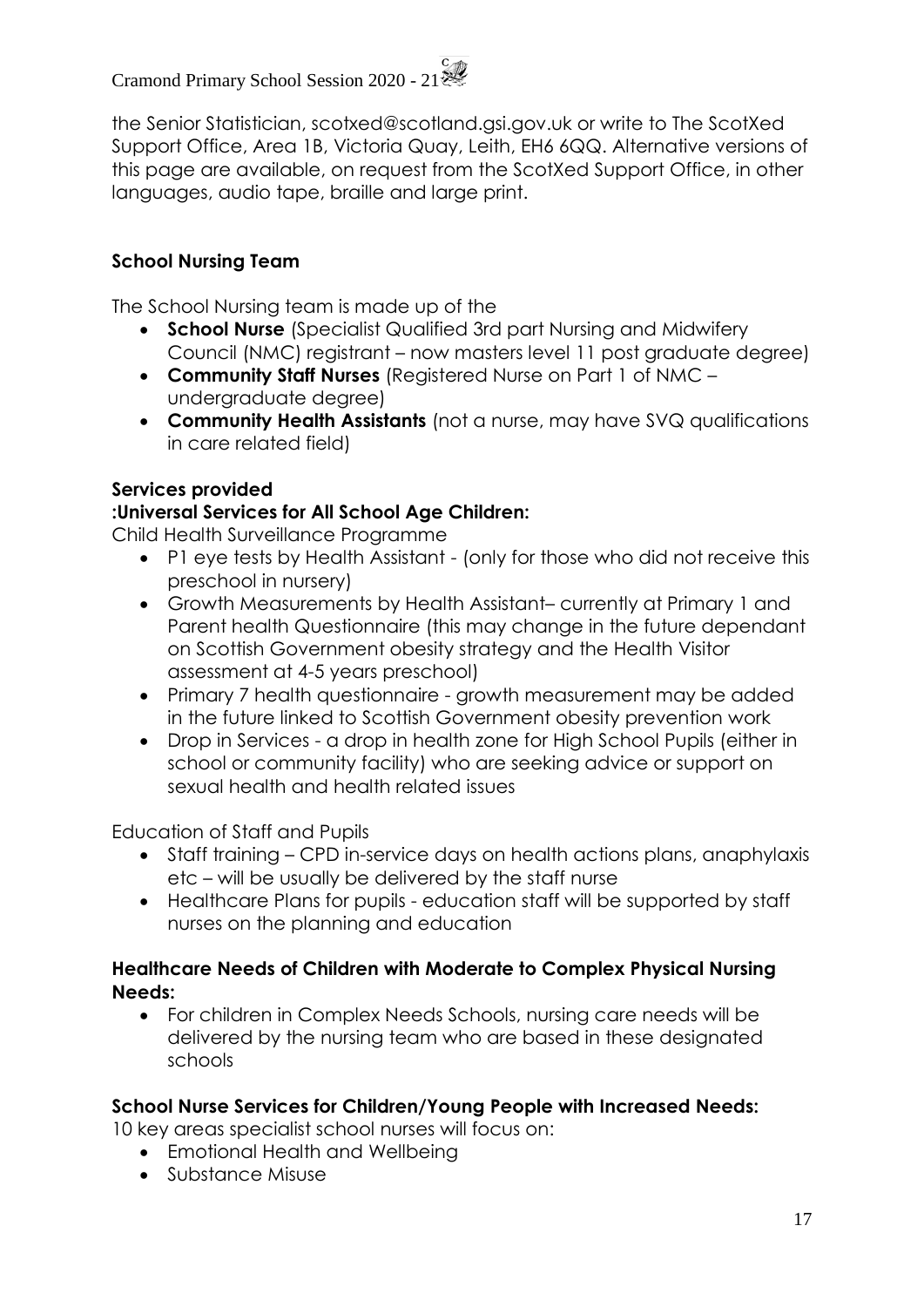- Child Protection
- Domestic Abuse
- Looked After Children
- Homelessness
- Youth Justice
- Young Carers
- Sexual Health
- Transitions

#### **How to Refer**

Children can be referred to the School Nurse by their school or their GP or other health care professional. Children and young people can also self-refer. They can do this by discussing this at drop ins or asking their teacher/ guidance teacher to refer them. Parents can refer by discussing with their GP or child's teacher/ guidance teacher.

#### **Further information**

Our NHS Lothian School Nursing Service web pages: <https://services.nhslothian.scot/SchoolNursing>

#### **Who Does What**

- **GP –** all regular family health care
- **CAMHS –** Child and Adolescent Mental Health Specialist service
- **Hospital Paediatric –** medical/surgical and other specialist services
- **Community Paediatrician –** doctors in community child health
- **CCN Team –** Community Children's Nurses specialist paediatric trained nurses
- **AHPs –** Allied Health Professionals speech and language therapy, physiotherapy, occupational therapy, dietetics, orthoptics – referral based service
- **CVT –** Community Vaccination Team nurses who deliver vaccination services to all age groups
- **Learning Disability Services –** where there is LD diagnosis
- **Oral Health – Dental –** prevention and treatment service
- **LAC – Looked After Children -** nurses who work only with looked after children. When notified by Social Work that a child has become looked after, the LAC nurses will undertake a health assessment. They may refer to school nursing for ongoing reviews and wider support.

#### **Medicine Administration**

Please contact the school administrator Mrs Fortune with any queries regarding medicine to be administered during the school day. Staff have first aid training. Mrs Fortune can administer medication but will require forms signed. Please do not put any medicines into your child's school bag. Medical needs and Additional Support Needs are lead at Cramond by my DHt Anna Hughes. Please contact her directly or via the school office.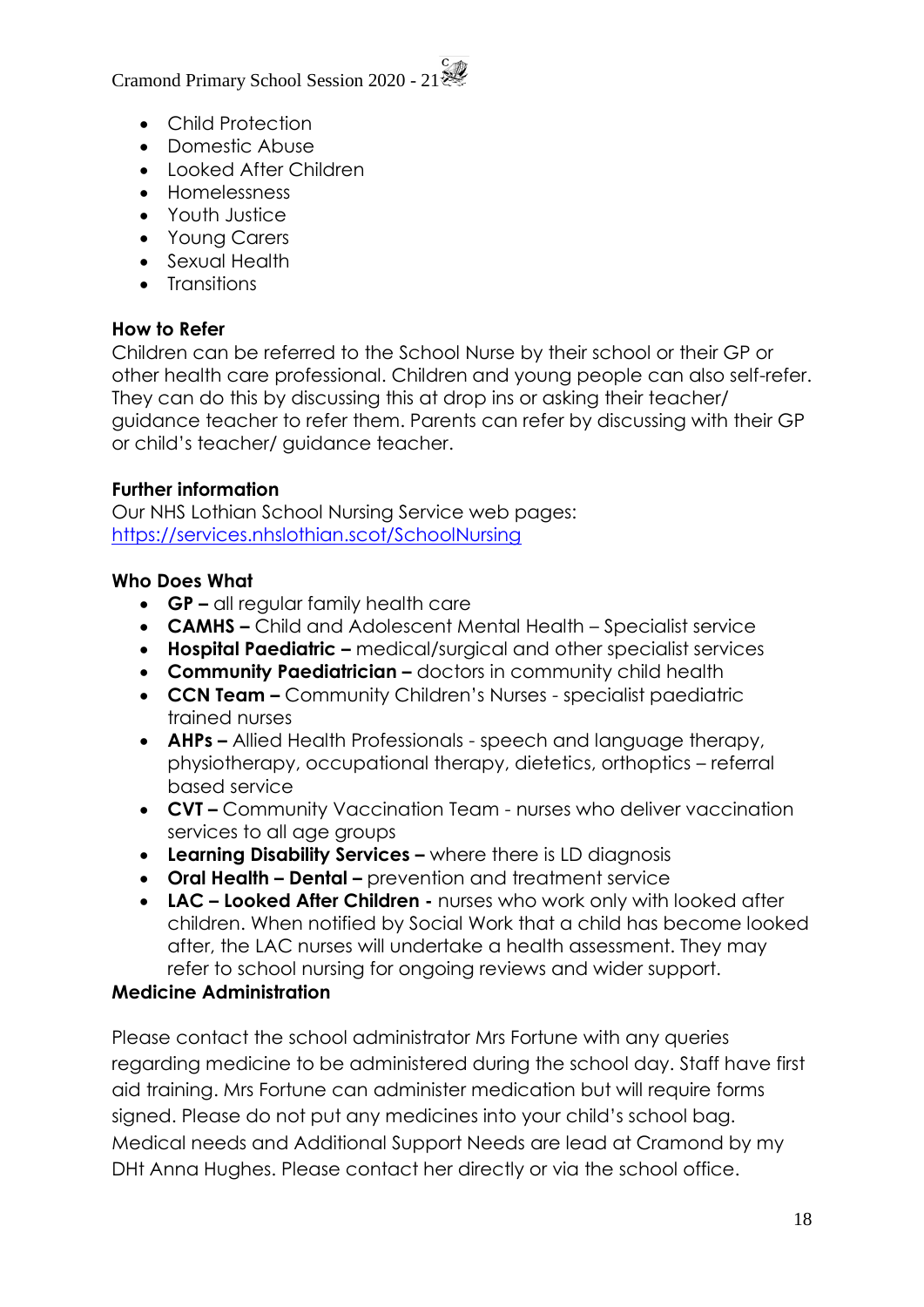*Head Lice: A pesky problem in every school including Cramond. TOGETHER we can keep it under control. [See our website](http://cramondprimary.co.uk/headlice-a-pesky-problem/)*

*Head lice are spread through head to head contact at home, while playing or in school.*

#### *Regular wet combing of your child's hair using a head lice detection comb is the best way to catch this possible problem at an early stage.*

*The only way to be sure that your child has head lice is to find a live louse. If you find live lice, get the correct lotion from your doctor, health visitor or pharmacist.* 

*Shampoos and other treatments are not effective.*

*One treatment is two applications of the treatment lotion, seven days apart. If this is not followed then re-infection is likely.*

*Advise family members and close friends that your child has head lice and that they should check their own hair. Only treat if live lice are found. Don't be shy about advising others of this possible problem because you would likely tell family and friends about other infections which might affect them. Regular wet combing of your child's hair with the head lice detector comb is the best protection as it allows you to detect the condition and treat it speedily.*

#### **Gaelic-Medium Education**

Gaelic-medium education (GME), is available at nursery, primary and secondary levels. There are Gaelic parent and toddler groups and playgroups across the city.

Edinburgh's first dedicated Gaelic nursery and primary school, [Bun-sgoil](http://www.taobhnapairce.edin.sch.uk/)  [Taobh na Pairce,](http://www.taobhnapairce.edin.sch.uk/) opened in Aug. 2013 in the Leith area of the city. The school attracts a wide range of families from across the city and the wider Lothian area. Although pupils attending the school do not need to have prior knowledge of Gaelic, it is strongly recommended that they attend a Gaelicmedium setting for their pre-school years. In addition, parents with no Gaelic themselves are encouraged to engage with learning the language themselves.

Pupils should register for a nursery or school place in the usual way. Taobh na Pàirce runs regular open afternoons for prospective nursery parents, where all families will receive a very warm welcome.

Please contact the school for further information.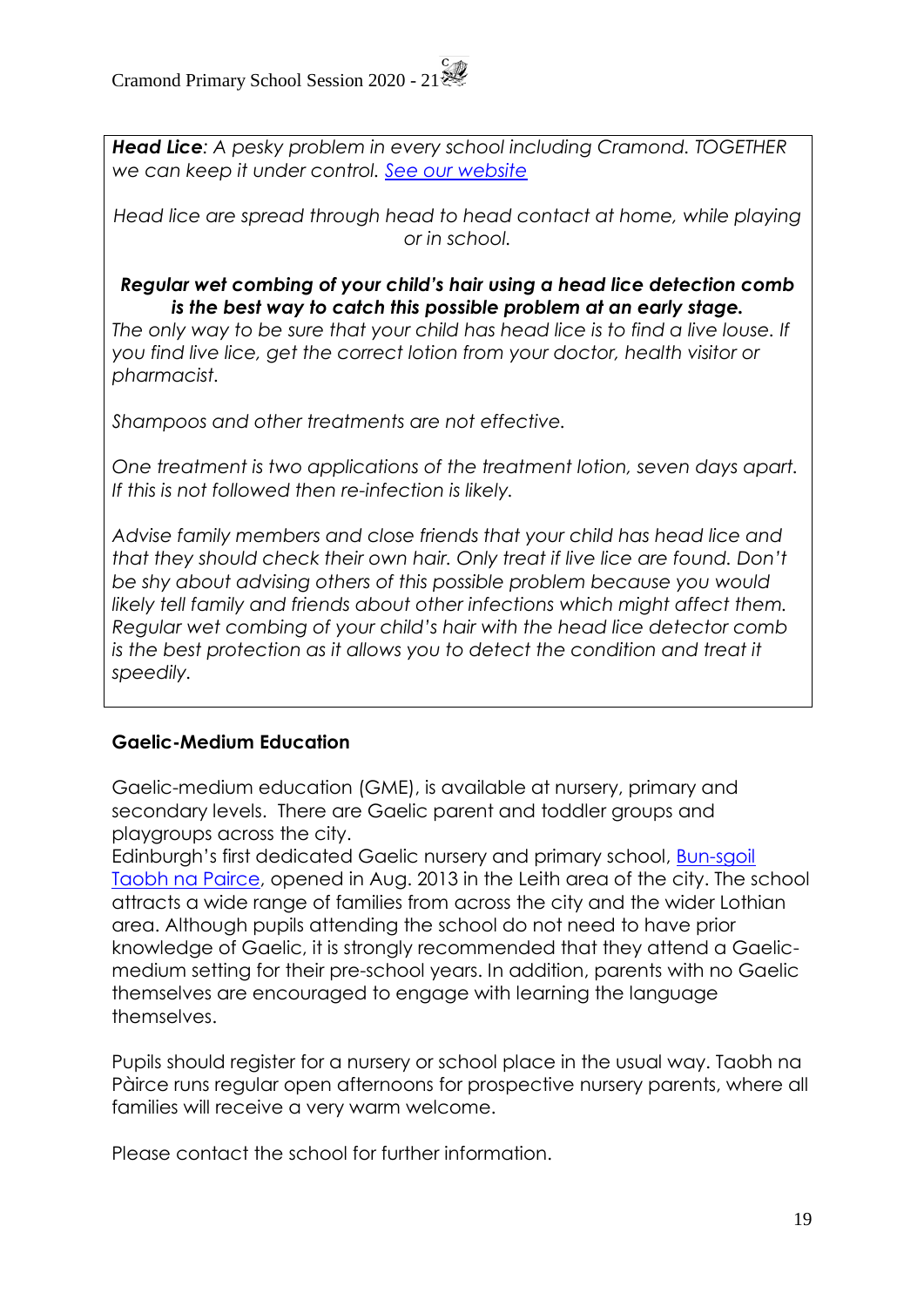Pupils who have studied at [Bun Sgoil Taobh na Pairce](http://www.taobhnapairce.edin.sch.uk/) transfer to [James](http://jamesgillespies.co.uk/)  [Gillespie's High School](http://jamesgillespies.co.uk/), at the end of P7, to continue with their GME. In response to the increasing demand for GME, the City of Edinburgh plans to further develop it's secondary GME provision by opening a dedicated GME Secondary school from 2024. Details relating to specific location etc. will emerge after further consultation.

Additionally, pupils from across the Lothians entering S5 or S6, who wish to study Gaelic at secondary level, can, depending on space and availability of courses, enrol at James Gillespie's High School to study at National 4, National 5, Higher and Advanced Higher courses.

#### **Use of social media**

**Cramond Primary** understands the benefits of using social media; however, if misused, our school community can be negatively affected, such as by damaging the school's reputation. We advise parents, and carers to conduct themselves on social media using the following three commons approach to online behaviour:

- **Common courtesy**
- **Common decency**
- **Common sense**

#### **Parental Requests for class lists**

Information about your child is held securely and appropriate safeguards are in place. Due to these safeguards we are unable to provide parents and carers with the list of names your child is classmates with.

**Other School Policies** : See our school website www.cramondprimary.co.uk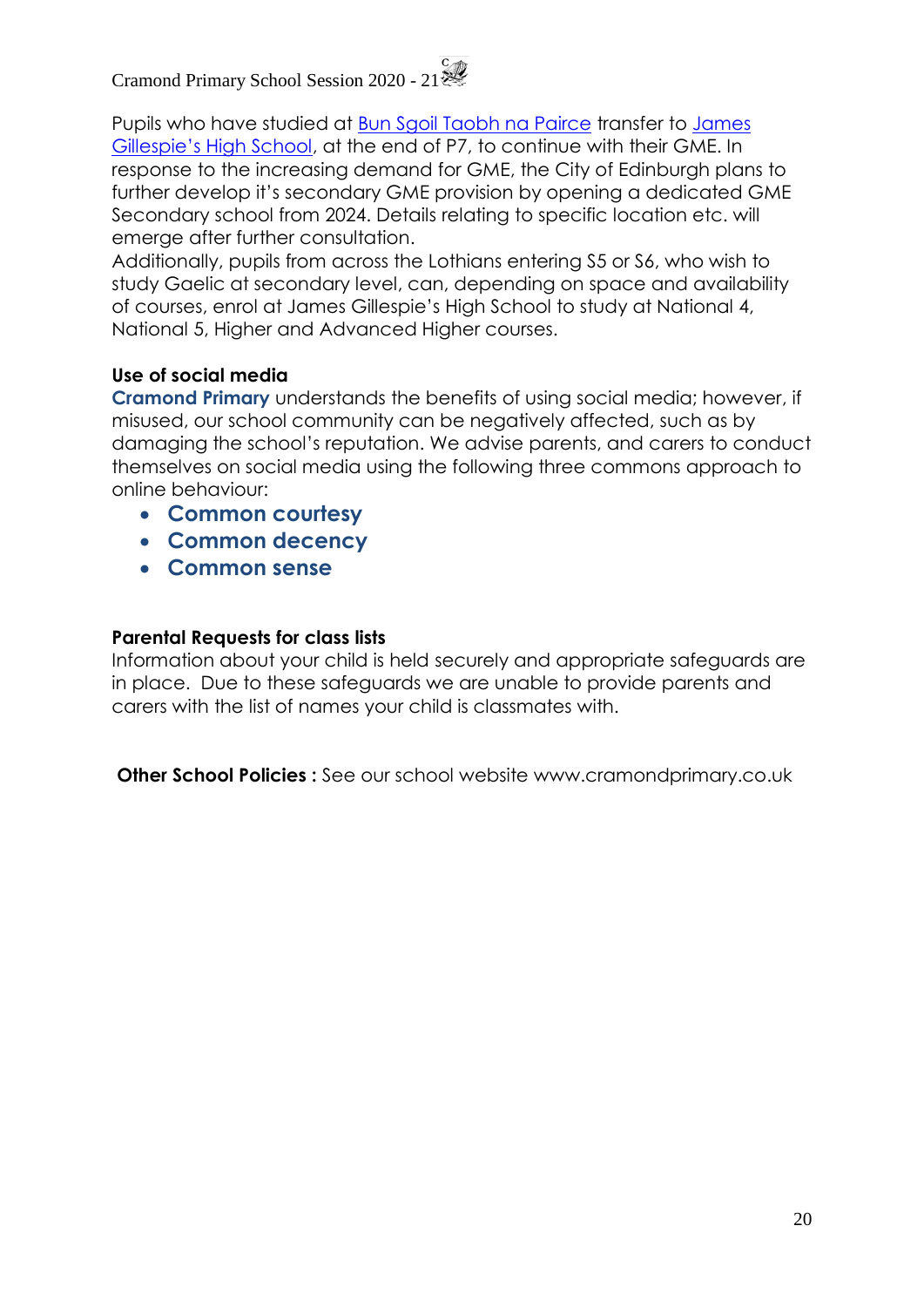#### **Section Two – Parental Involvement in the School**

Parental involvement is very important as we know it helps children do better in school.

This section contains information about how parents can be involved in supporting learning at home as part of a home – school partnership.

You can also find out more about the ethos of our school, what our values are and our aspirations for our pupils including how we celebrate pupil success, and links we have with partner organisations and the wider local, national and international community.

Lastly, it includes information on our Parent Teacher Association/Parent Association and Parent Council, how to contact them and how parents can get involved in the life and work of the school.

#### **Equality**

City of Edinburgh Council is committed to improving the quality of life for those who face inequality, harassment, discrimination and prejudice and to harness the talent and celebrate the difference of all who live in the city. This commitment is set out in the Equality, Diversity and Rights Framework which can be viewed on the council's website. As a school, we are committed to fulfilling our obligation of equity and excellence for all learners, with particular reference to protected characteristics under the Equality Act 2010 (race, gender, disability, sexual orientation, religion/belief, age, marriage or civil partnership, transgender status or pregnancy/maternity) and other factors such as poverty.

#### **Ethos – see our weblink [here](cramondprimary.co.uk/cramond-cares/)**

- o *#cramondcares is both our motto and ethos.*
- o *We are Ready, respectful and safe at all times.*
- o *We are a collaborative, creative and critical thinking learning community working in partnerships beyond the school.*
- o *We aim for excellence everyday – offering support and challenge in equal measure to both inspire and engage all learners.*
- o *Pupils of all ages lead learning and communicate with the community sharing success and achievements.*
- o *Our weekly Cramond all star certificates and house tokens are awarded by staff and senior pupils in recognition of going above and beyond.*
- o *We have an exciting TWITTER & Youtube channel to promote success and learning.*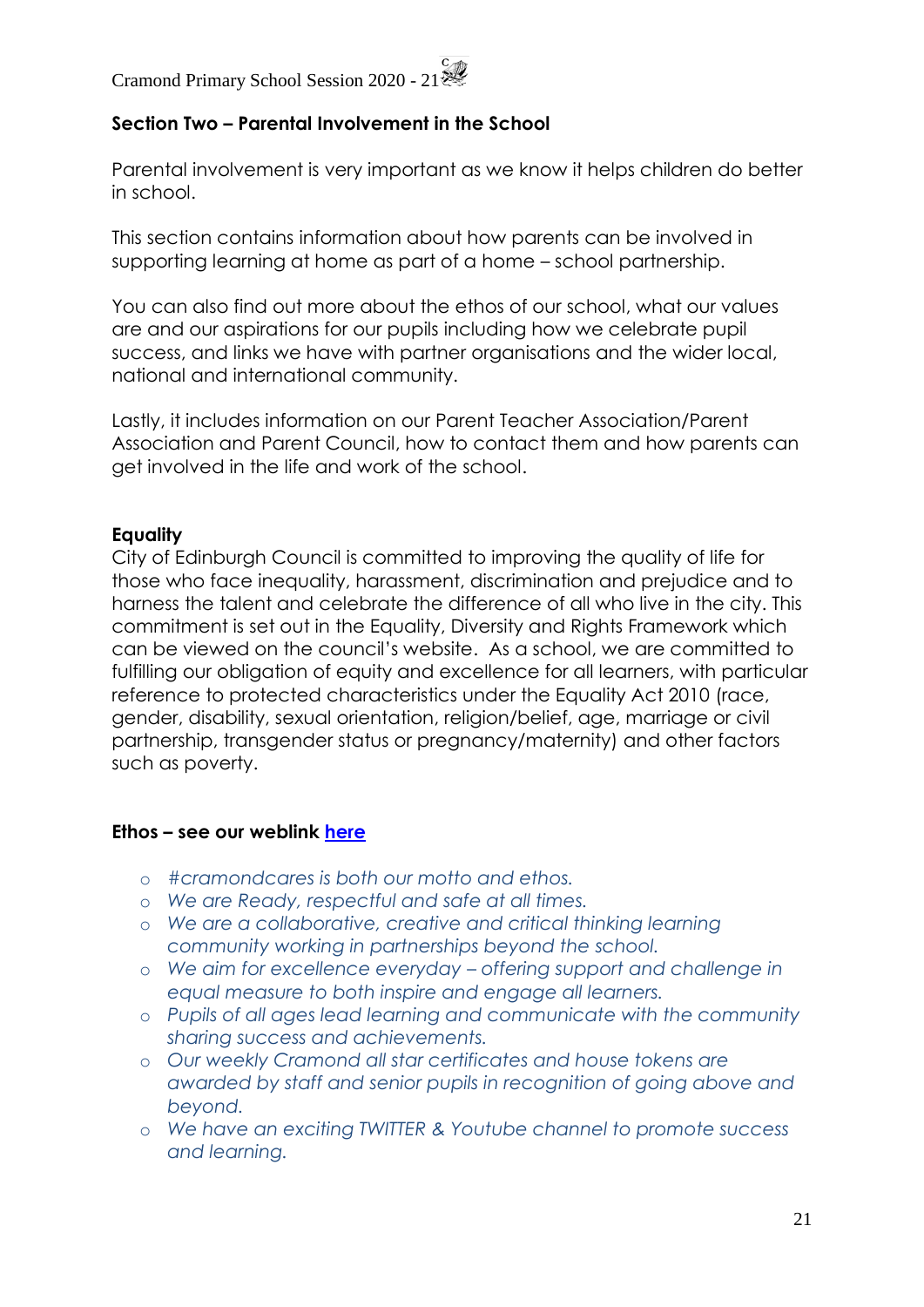#### **Values: see our website for more on [Cramond Vision, Values & aims](http://cramondprimary.co.uk/vision-values-aims/)**

We are committed to supporting the development of the whole pupil and as a result, wish to encourage their development in spiritual, moral, social and cultural terms.

*These key human aspects of learning are supported through the following arrangements by:-*

- *Creating a school ethos which, in every way possible, gives value to these aspects of development, especially by providing an overall atmosphere that is both caring and challenging and which provides opportunities for the development of personal responsibility.*
- *Promoting social and moral learning through the way in which disciplinary issues are handled.*
- *Ensuring that staff and adults within the school provide positive models for pupils.*
- *Arranging regular gatherings of the school as a community and using such occasions to encourage and reinforce the values on which the school is based.*
- *Enriching the curriculum in all appropriate areas with an emphasis on spiritual, moral, social and cultural development.*
- *Providing opportunities within the curriculum to advance personal and social development.*
- *Providing a programme of religious education in which consideration will be given to responses to basic questions relating to the meaning, value and purpose of human life.*
- *Providing a programme of moral education.*
- *Taking every appropriate opportunity to acknowledge, value and appreciate the various cultures and heritage of the pupils and to encourage them to appreciate and value the cultures and heritage of others.*

#### **Promoting Positive Behaviour**

We want to engage directly with parents to foster and develop our positive ethos. To work together to maintain and support shared learning community values and excellent home/school communication. We want to work together to address, prevent and resolve any difficulties should they arise and to build on our strengths together.'

We have a small number of easily remembered rules / values which everyone in our learning community knows. These are summarised in three words / short phrases:

- 1. Ready
- 2. Respectful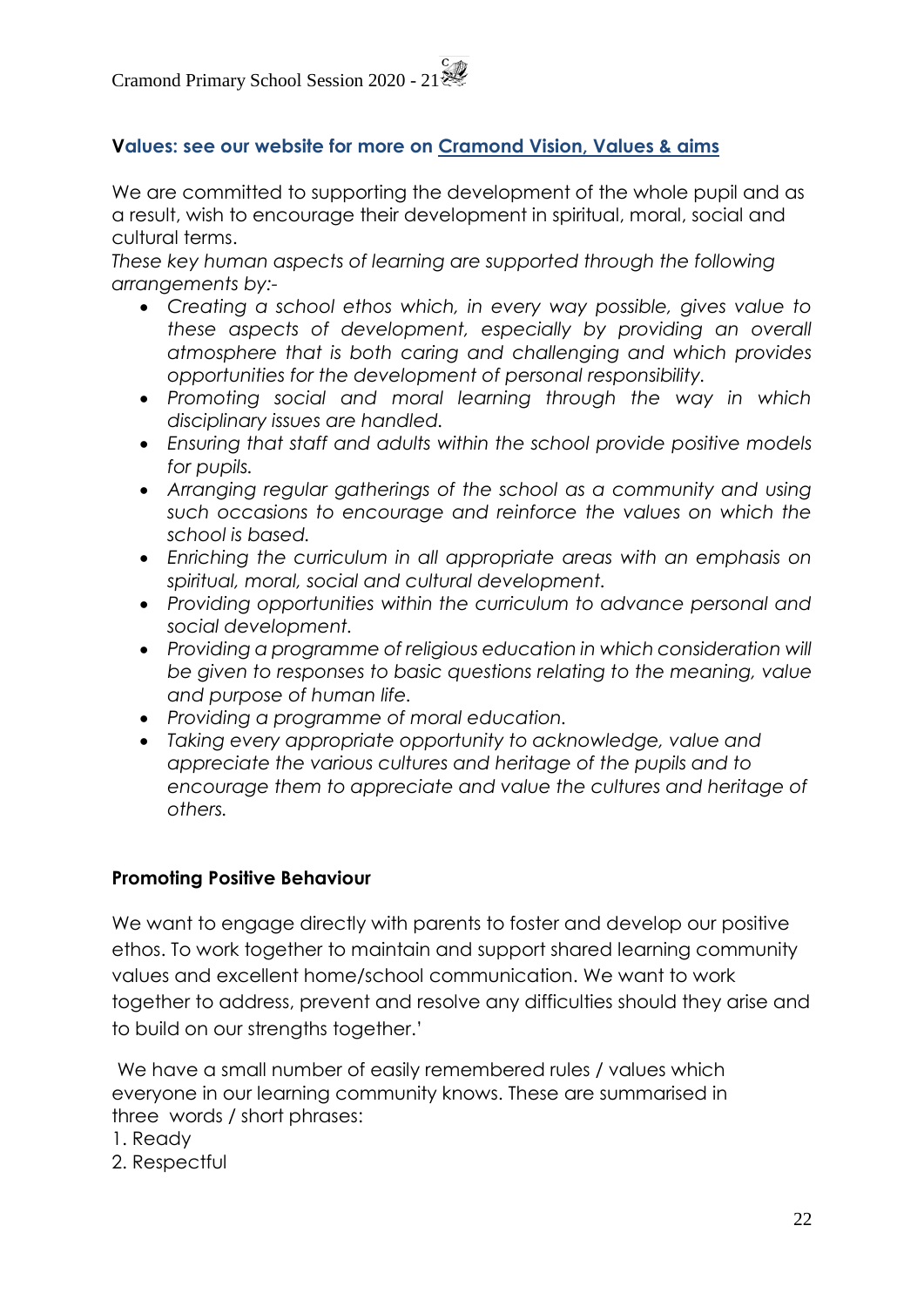#### 3. Safe

These form the basis of all our conversations in relation to behavioural expectations. It is helpful if parents can also discuss these rules / values with their children if there has been an incident in school. The purpose of these conversations is to find solutions and develop skills that will prevent problems in the future.

#### **Preventing and Responding to Bullying and Prejudice Behaviour Among Children and Young People**

City of Edinburgh Council have recently updated their anti-bullying guidance.

The guidance for schools supports our commitment to equalities and the wellbeing and protection of children and young people from bullying and prejudice by other children and young people and aims to prevent bullying and prejudicial behaviours and attitudes. It aims to develop positive relationships with all members of school communities and partnerships as part of our approach to getting it right for every child, creating communities that allow children to be Safe, Healthy, Active, Nurtured, Achieving, Respected, Responsible and Included.

To support and further improve the positive relationship within schools, equalities groups, which have a wide representation of all stakeholders and reflect the diversity of the school community, will work to take forward the key messages that are included in the guidelines and to ensure that all children have access to support, have their views listened and responded to and are involved in the decisions that will make continue to make their school a place to feel safe, happy and nurturing.

We are committed to equalities and the wellbeing and protection children and young people from bullying and prejudice by other children and young people. All schools have a procedure which is informed by the overarching 'Preventing and Responding to Bullying amongst Children and Young People' procedure. We recognise that policy and procedures alone will not address the prevention of bullying; through our core practices (Relationships, Rights Respecting, Resilience, Restorative) we aim to build positive relationships and a culture and ethos which ensure respect, equality and inclusion. We promote anti-bullying and anti-discriminatory attitudes and behaviours through preventative, pro-active and responsive approaches.

Bullying and discriminatory behaviours are not tolerated. The school will put in place appropriate support for all children and young people involved in a bullying incident. Children who display bullying behaviour will be supported to identify the feelings and views that have caused them to act in this way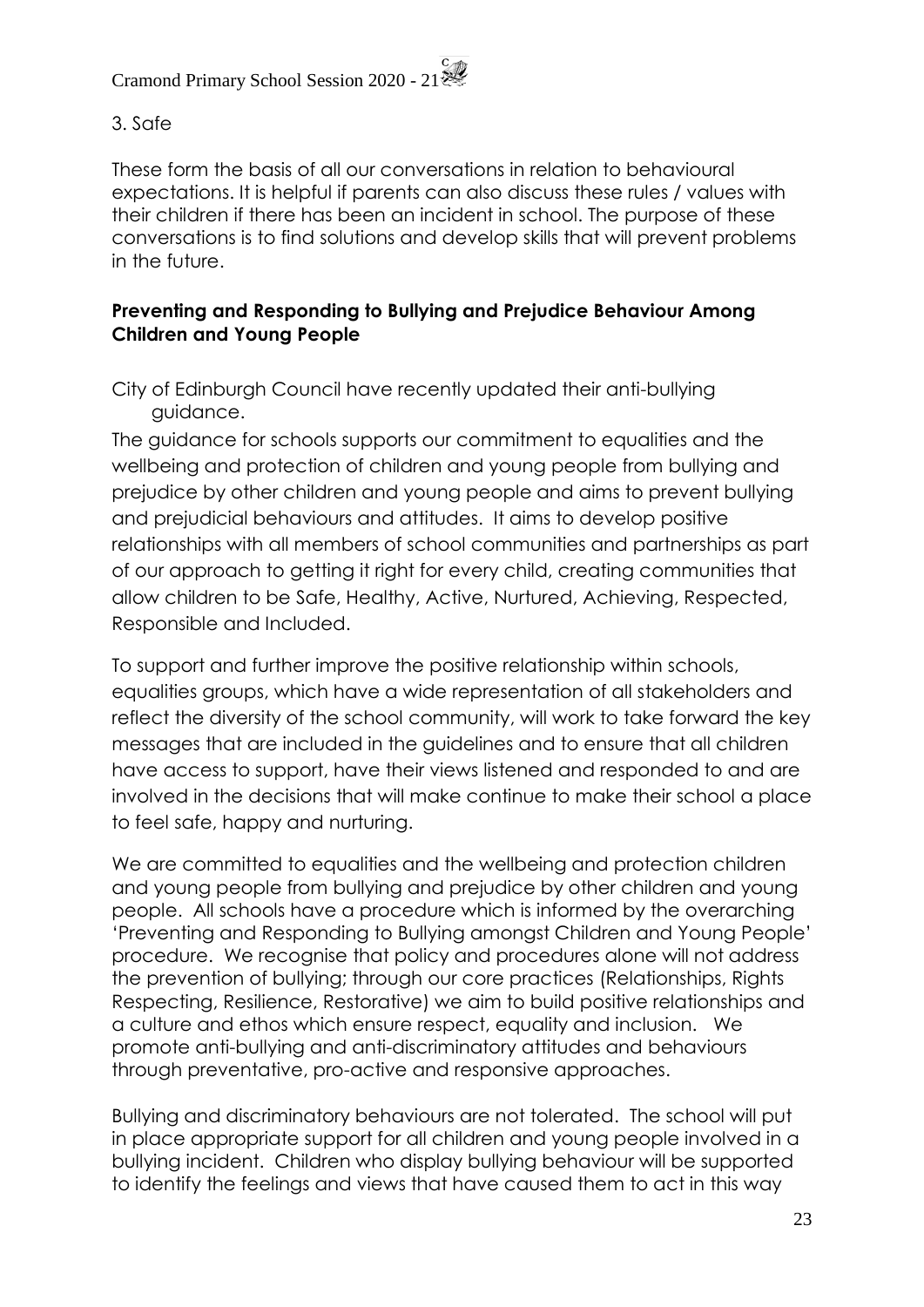and challenged, through education and learning, to develop alternative ways of behaving. Partnership with parents is instrumental to our approach to preventing and responding to bullying and in cases of bullying it is important that all parents involved work with the school to resolve the problems in the best interests of their child.

#### **Cramond Anti bullying policy can be found [here](cramondprimary.co.uk/anti-bullying-equalities/)**

#### **Parental Involvement**

We welcome parental involvement and engagement, as research has shown that when parents are involved children do better in school.

All parents are welcomed and encouraged to:

- be involved with their child's education and learning;
- be active participants in the life of the school; and
- express their views on school education generally and work in partnership with their children's schools.

#### *At Cramond we work in close partnership with parents & carers.*

COVID restrictions currently mean that we are unable currently to have parents in the building unless absolutely, necessary. We ensure social distancing of all adults and are looking creatively at ways we can maintain strong communication and collaboration.

We continue to make use of TEAMS for virtual meetings with parents and partner agencies.

Our Parent council meetings will continue to be organised virtually.

We are looking at how we continue to build on the excellent way we made use of both Learning Journals and TEAMS during school closures to communicate and further learning. We are keen to involve both pupils and parent/carers in these discussions.

Our meet the teacher annual event in September will be undertaken by video.

Communication to parents continues to be through our school app, Groupcall emails, school website and Twitter. We have also started a quick form link for parents or pupils to pose a question, make a suggestion or ask for a topic to be discussed.

*Regular communication via teams and learning journals will keep parents informed and involved in the learning of their child at Cramond. Homelearning tasks will be based in Learning Journals, More info will follow.*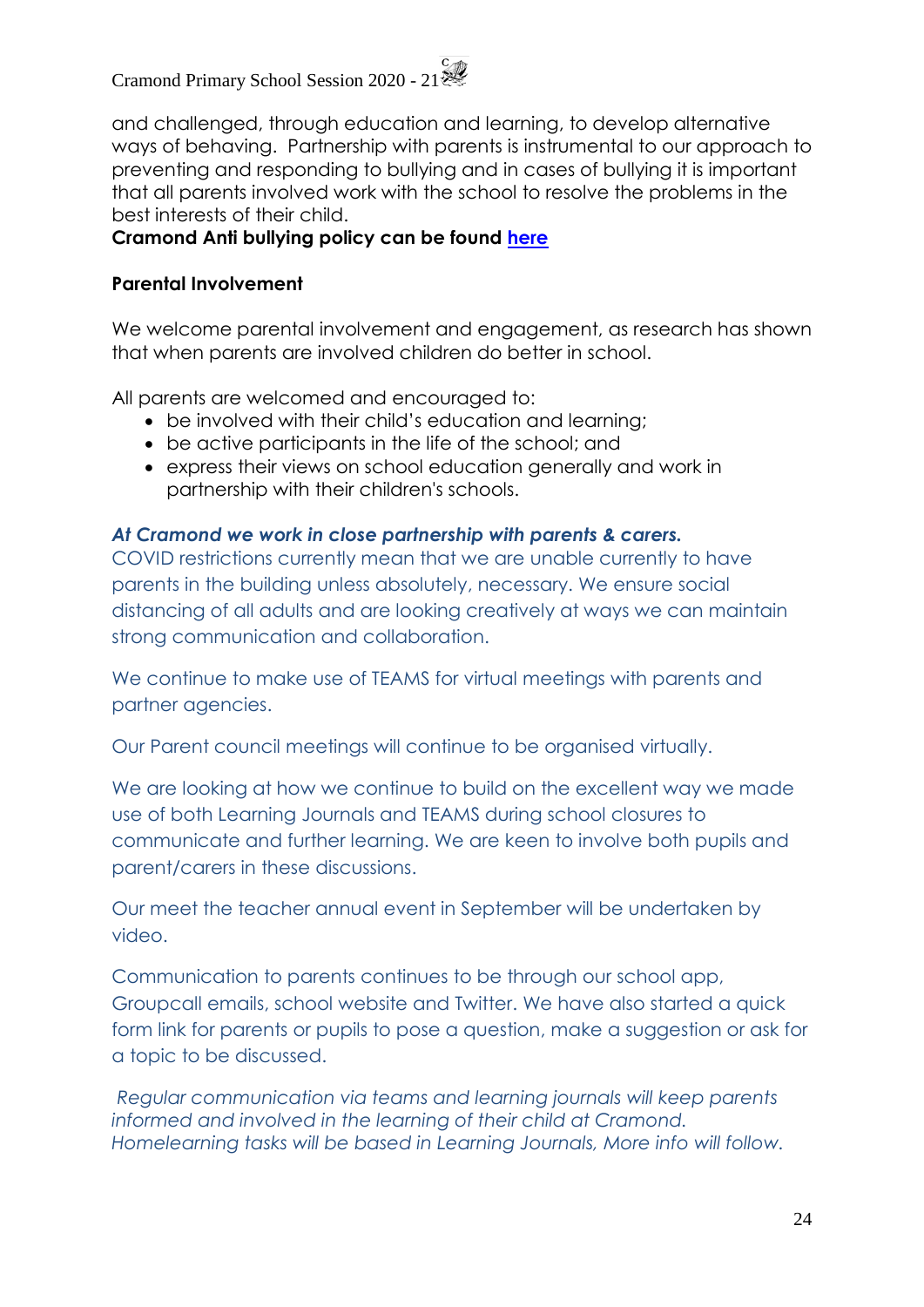#### **Parental Consultation/Reporting to Parents Throughout the Year**

*We will continue to use focused, individual assessment and reporting comments through learning journals across the year. We maintain a learning milestones portfolio for each child and parents/children are regularly actively engaged in this throughout the session. Details of our bi-annual 1:1 parent teacher meetings will be shared once plans are finalised given operational constraints of COVID. We will continue to seek and respond to parental suggestions and support throughout the session via survey, questionnaire forms & parent council.*

#### **Parent Forum and Parent Councils**

All parents/carers are automatically members of the Parent Forum at their child's school. As a member of the Parent Forum all parents can expect to –

- receive information about the school and its activities;
- hear about what partnership with parents means in our school;
- be invited to be involved in ways and times that suit you;
- identify issues you want the parent council, to work on with the school;
- be asked your opinion by the parent council on issues relating to the school and the education it provides;
- work in partnership with staff; and
- enjoy taking part in the life of the school in whatever way possible.

The Parent Forum decides how their representatives on the Parent Council are chosen and how the Parent Council operates. It is important to us that our Parent Council represents the rich diversity of our school community. We warmly invite all parents to volunteer or put themselves forward as representatives on the Parent Council.

Parent Councils are the formal representative body for parents/carers with children attending school. Parent Councils are different in each school to enable them to meet the needs of parents/carers locally.

The main aims of the Parent Council are:

- To support the school in its work with pupils
- To represent the views of parents
- To promote contact between the school, parents, pupils, providers of nursery education and the community
- To report to the Parent Forum
- To be involved in the appointment of senior promoted staff.
- To raise funds for the school for the benefit of pupils (in some schools the PSA/PTA/PA fulfils this role).

#### *Cramond Parent Council is called CPSC: see [links to CPSC area of website](http://cramondprimary.co.uk/cpsc-minutes/)*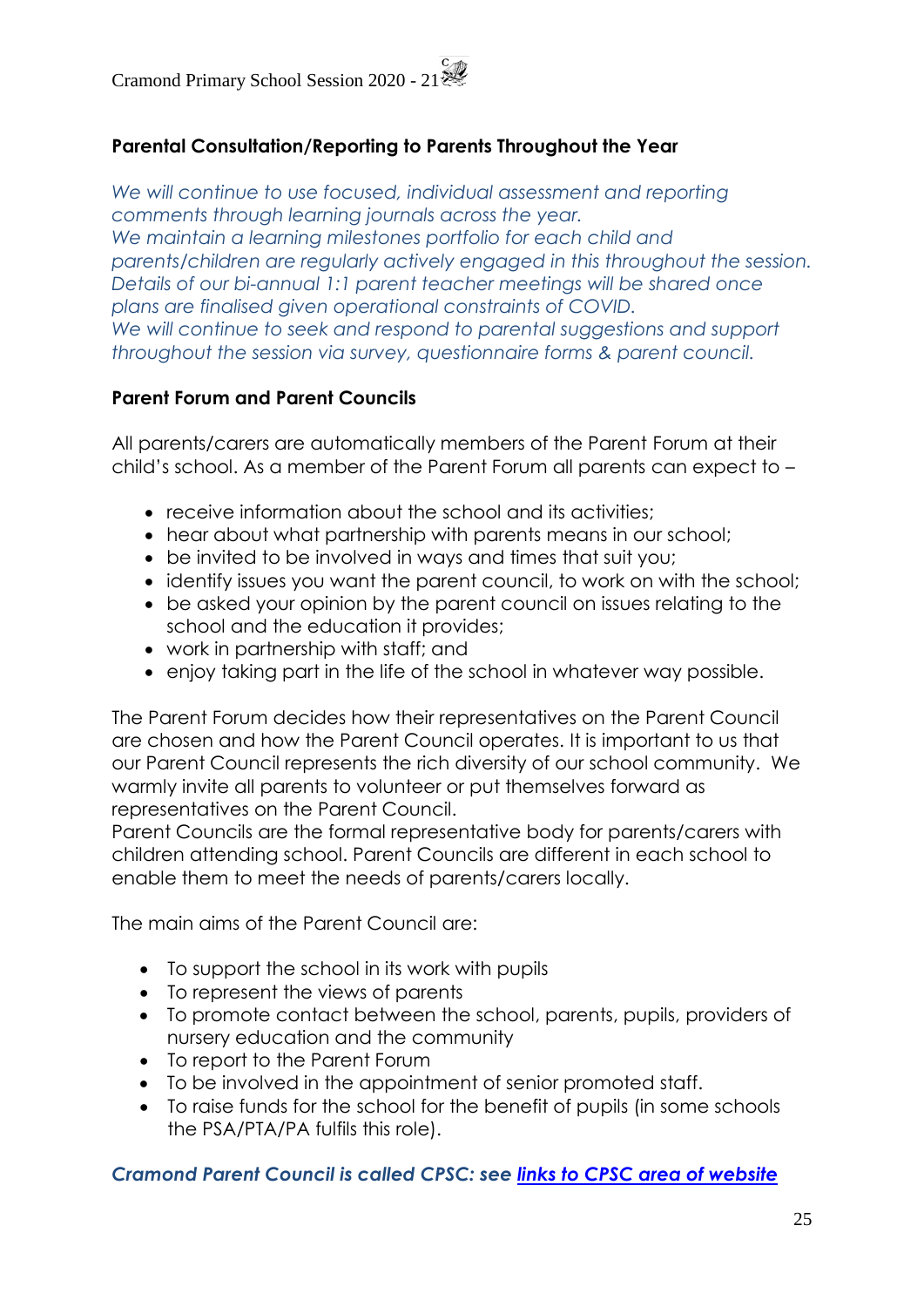#### **Our Co chairs are Emma Walker & Caroline Kirbitson.**

For more information on parental involvement or to find out about parents as partners in their children's learning, please contact the school or visit the Parentzone website at [www.parentzonescotland.gov.uk.](http://www.parentzonescotland.gov.uk/)

Connect is the national organisation for PTAs and PAs in Scotland, Parent Councils can join too, and it runs an independent helpline service for all parents.

The National Parent Forum of Scotland has been set up to give Parent Councils and parents an opportunity to discuss and raise educational issues of mutual interest or concerns at a national level.

**Pupil Voice Groups** *Pupils of all ages lead learning at Cramond. This will continue to be developed at Cramond this session. See our school website for more details. Principal teacher Mr Jay Cook, leads & coordinates this for us. Please feel free to contact him directly with any questions or suggestions.* **Section Three – School Curriculum**

This section describes how the curriculum is planned and delivered in our school including the range of subjects and subject areas your child will be learning. It also includes information on how pupils develop skills for learning, life and work, including literacy, numeracy and health and wellbeing in and out of the classroom.

As well as giving you information about the statutory curriculum requirements we have included details on sports and outdoor activities available to pupils and the range of facilities available within the school.

Details of how parents will be informed about sensitive aspects of learning e.g. relationships, sexual health, parenthood and drugs awareness are included as well as information about religious instruction and observance and arrangements for parents who wish to exercise their right to withdraw their child.

**Curriculum for Excellence:** Bringing learning to life and life to learning

Curriculum for Excellence is the curriculum across Scotland for all 3-18 year olds – wherever they learn. It aims to raise standards; preparing our children for a future they do not yet know and equip them for jobs of tomorrow in a fast changing world.

Teachers and practitioners will share information to plan a child's 'learning journey' from 3-18, helping their progression from nursery to primary, primary to secondary and beyond, ensuring each transition is smooth. They'll ensure children continue to work at a pace they can cope with and with challenge they can thrive on.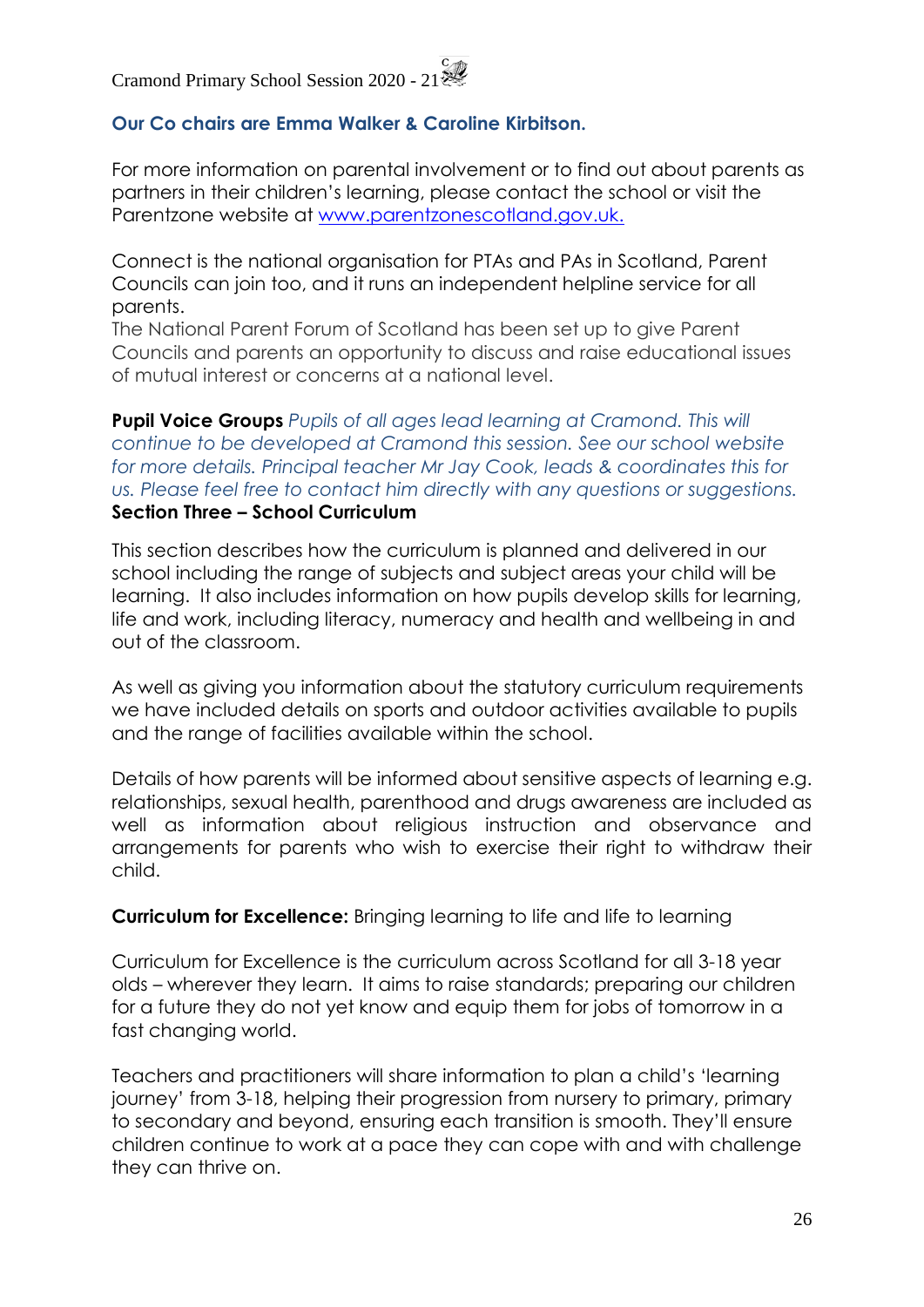Curriculum for Excellence balances the importance of knowledge and skills. Every child is entitled to a broad and deep general education, whatever their level and ability. Every single teacher and practitioner will be responsible for the development of literacy and numeracy from Early Level through to Senior Phase.

It develops skills for learning, life and work, bringing real life into the classroom, making learning relevant and helping young people apply lessons to their life beyond the classroom. It links knowledge in one subject area to another helping make connections in their learning. It develops skills which can enable children to think for themselves, make sound judgements, challenge, enquire and find solutions.

There is an entitlement to personal support to help young people fulfil their potential and make the most of their opportunities with additional support wherever that's needed. There is an emphasis by all staff on looking after our children's health and wellbeing using the Wellbeing Indicators.

Ultimately, Curriculum for Excellence aims to improve our children's life chances, to nurture successful learners, confident individuals, effective contributors, and responsible citizens, building on Scotland's reputation for great education.

o *See our website, Twitter Feed and school app for more information about, and evidence of learning at Cramond.*

#### **Blended Learning**

Blended Learning can be defined as a mix of traditional and digital technologies that are blended together in a way that helps learners to learn more productively. We are in an unprecedented time of change with our schools planning how their blended learning model will work. We continue to work hard to provide high quality learning, teaching and assessment for all learners. This is a journey that will take full account of the needs of our communities. As we move into our new school year, you may be wondering what your child's learning may look like.

Blended Learning is a mix of face-to-face learning in school, outdoor and digital learning. This includes learning at home. These are blended together in a way that will ensure progress and enjoyment in learning for your child.

Blended learning in each school will include a balance of face to face learning, outdoor learning and digital learning. This will look different in each school. Schools will need time to develop their blended learning model that suits their context. Schools are required to do this within their own Working Time Agreements which are reviewed by the relevant Trade Unions. As children and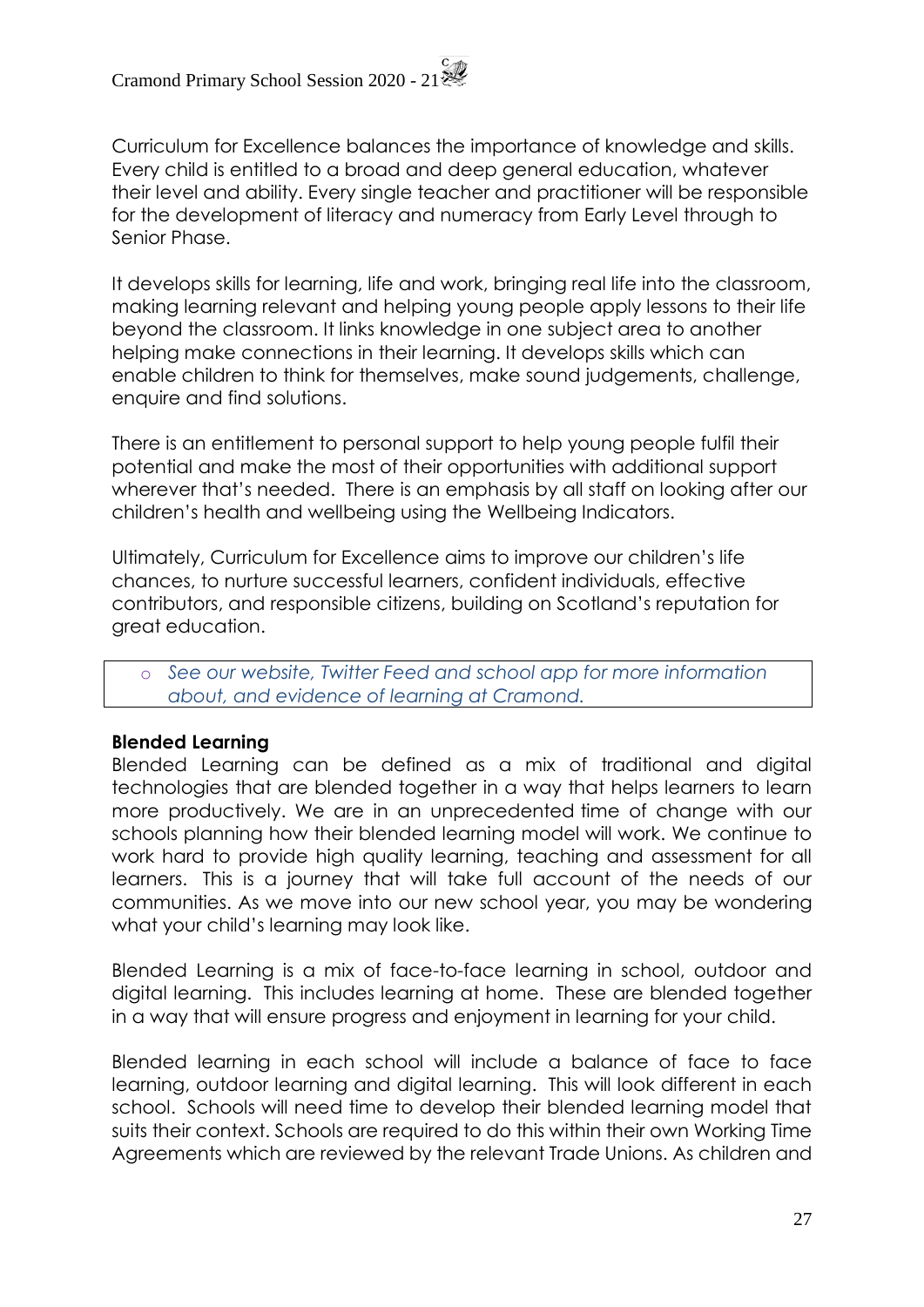young people return to school, staff will proportion their time between face to face in school teaching, outdoor and learning at home.

#### **Active Learning**

Curriculum for Excellence emphasises the value of an active learning approach. In the early years, children will have a range of learning experiences that include planned and purposeful play and stimulating learning which engages and challenges children's thinking using real life and imaginary situations. As children progress through school they continue to be involved in active learning experiences which are engaging and give them ownership of their own learning.

#### **Learning Through Play**

Research shows play-based learning has a positive and lasting impact on children's learning, teaches them skills relevant to the 21st century. Integrating learning and outdoor experiences, whether through play in the immediate grounds or adventures further afield, provides relevance and depth to the curriculum. Early Years Practitioners and teaching staff use a play-based approach that involves both child-initiated and teachersupported learning that encourages children's inquiry through interactions that aim to stretch their thinking to higher levels.

#### **Planning Children's and Young People's Learning**

Teachers in nursery, primary and secondary schools share their learning intentions with pupils, parents and carers. This takes place on a day-to-day basis, by agreeing the aims of an individual piece of work.

Longer-term planning also takes place in a variety of forms.

#### **Assessment**

As pupils progress through our school, teachers use a range of assessment strategies, including Assessment for Learning strategies as well as setting tests. Pupils are also involved in assessing their own progress and developing their next steps.

Pupils in P1, P4, P7 and S3 complete online standardised assessments in literacy and numeracy as part of everyday teaching and learning. The assessments help to identify children's progress, providing diagnostic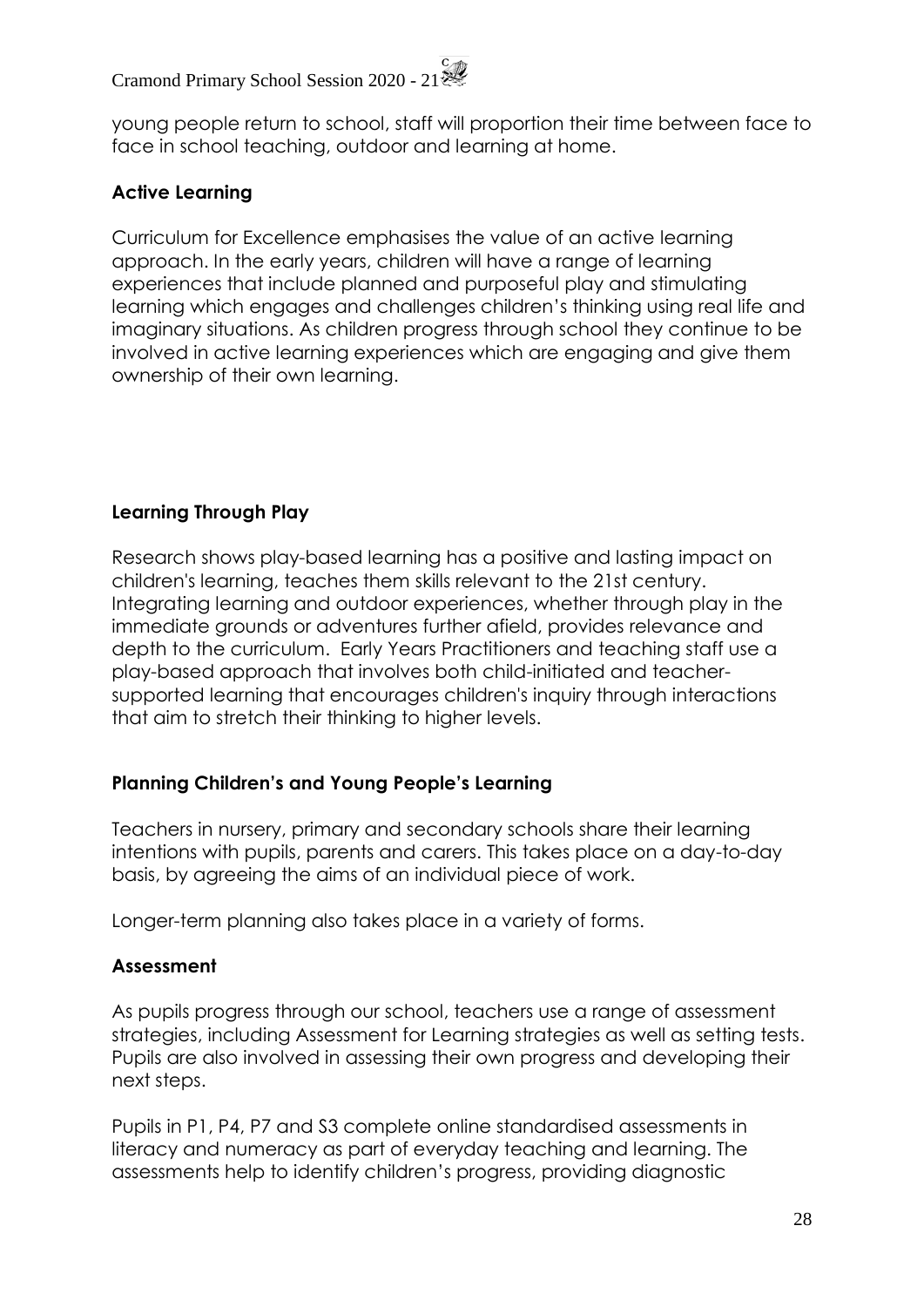information that support teachers' professional judgement. The information provided by the assessments helps teachers to assess children's progress and to plan next steps in learning.

The senior phase (S4-S6) builds on the broad general education by continuing to develop learners' knowledge, understanding and skills. National Qualifications are designed to be flexible. Discussions are held with young people and parents on the most appropriate learning pathways.

We recognise that all pupils do not develop and progress at the same rate and, therefore, we use both group and individual methods to ensure that all pupils are given appropriate instruction and the opportunity to succeed. Please contact the school as soon as possible if you have any concerns about your child's progress.

#### **Homework**

We have a clearly defined policy on homework, a copy of which will be distributed to you on an annual basis. Cramond uses the term HOMELEARNING to describe homework. [See link here.](cramondprimary.co.uk/homelearning/)

Pupils are regularly given homework to support their learning and to encourage them to become more organised and self-supporting in their learning. Homework tasks will be given where a teacher feels a particular child or group of children may benefit from it and will be in line with your school's homework strategy.

The homework will be organised according to the stage and ability of the child, it can arise from all curricular areas, and it may include written, oral or practical activities. The tasks set will be interesting, worthwhile and challenging for the child.

Parents are encouraged to help pupils with their homework as a means of keeping them up to date with the work of the class and the child's progress and to promote partnership between the school and parents. Homework provides an opportunity to consolidate what has been learned in class, and makes you aware of what your child is learning and provides you with a useful discussion starter. Homework is also an integral part of school work. Parental interest and co-operation in ensuring homework is undertaken is appreciated.

*Miss Barr my principal teacher leads on Health and Wellbeing at Cramond. She can be contacted about any aspect of learning. She will be communicating with parents about Health Education and updates the school app and website. Please contact her with any queries particularly*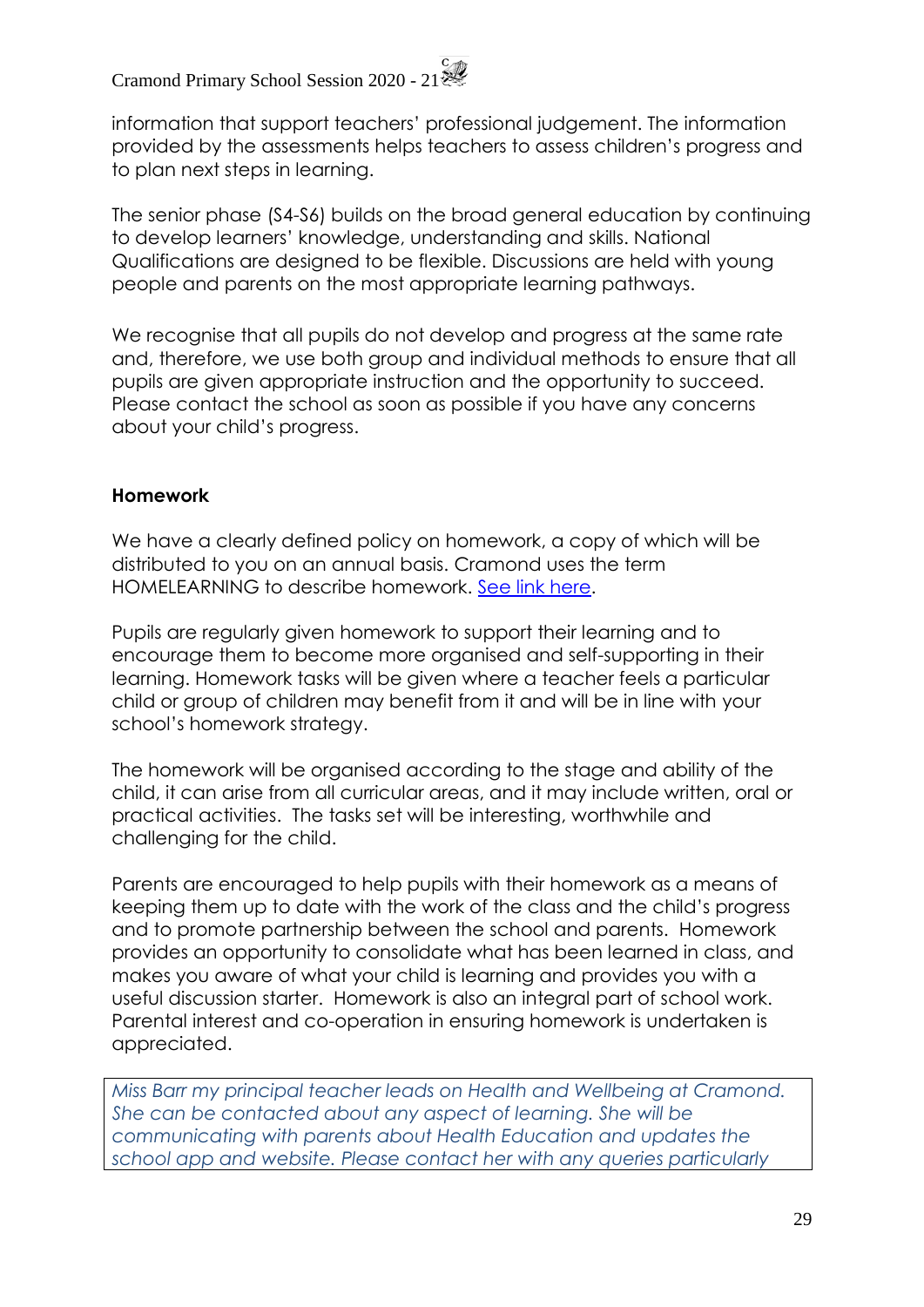*around cycle safety and more sensitive aspects of learning e.g. relationships, sexual health, parenthood, drugs awareness etc*

#### **Religious Instruction and Observance**

Parents who wish to exercise their right to withdraw their child from religious instruction and / or observance should contact the head teacher, in writing, and alternative arrangements will be made for your child.

#### **Extra Curricular Activities**

We offer a wide a range of sporting and cultural activities as possible.

*Miss Barr also coordinates clubs, sports, excursions and active school activities. See link to school and council website [here.](cramondprimary.co.uk/active-schools/)*

#### **Active Schools**

.

The fundamental aim of Active Schools is to give school-aged children the tools, motivation and the opportunities to be more active throughout their school years and into adulthood. These opportunities are available before, during and after school, as well as in the wider community. For further information contact the Active Schools Coordinator [here](cramondprimary.co.uk/active-schools/)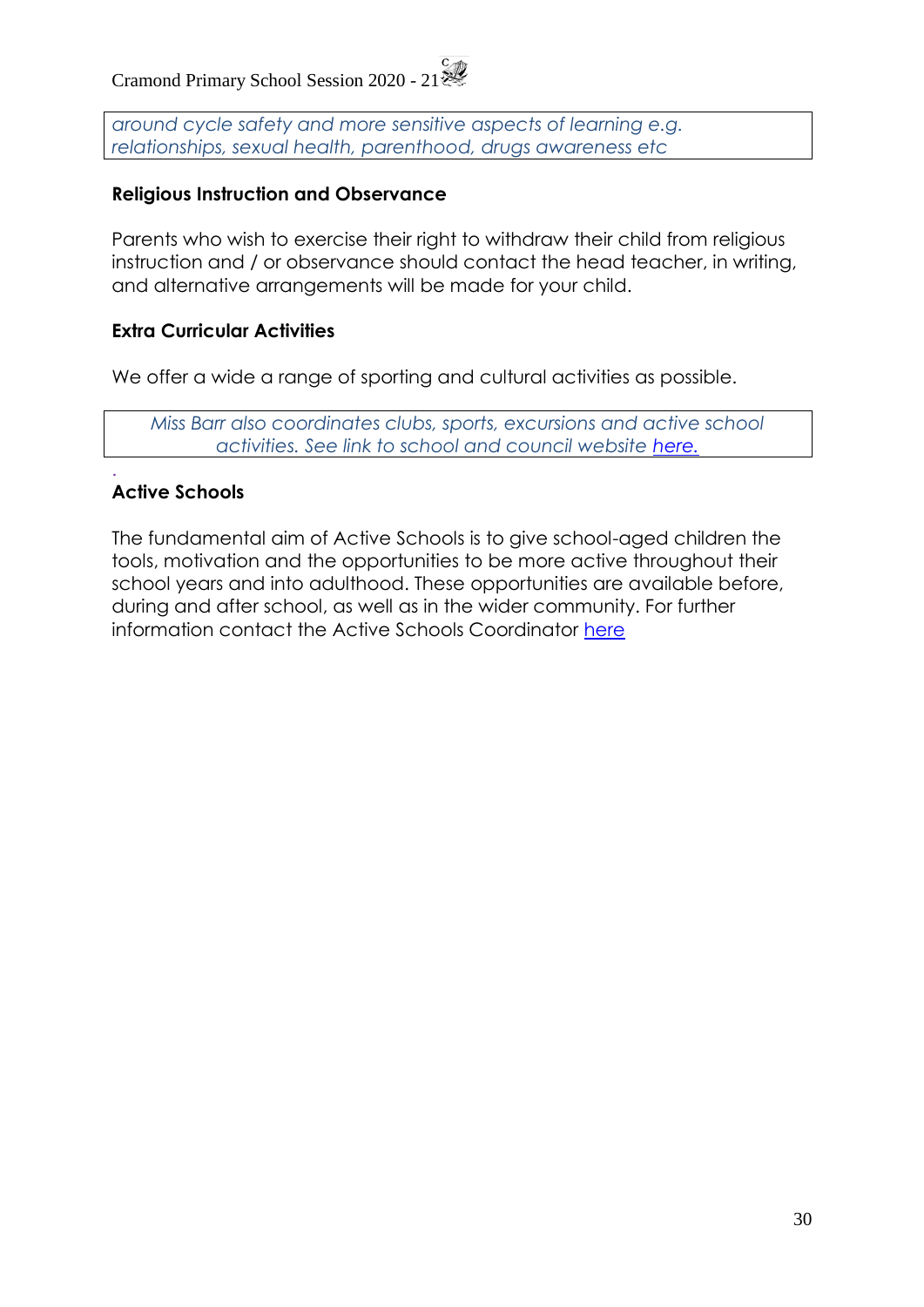#### **Section Four – Support for Pupils**

This section gives information about how pupils' additional support needs will be identified and addressed and the types of specialist services provided within our school.

#### **Getting It Right for Every Child**

Taking care of our children's well-being and making sure they are alright even before they are born - helps us ensure the most positive outcomes for them later in life. It gives them the potential to grow up ready to succeed and play their part in society. Our school adopts the Getting it right for every child in Edinburgh approach to give the right help to children, young people and families, when they need it from a joined up multi agency team.

Getting it right for every child aims to improve outcomes for all children and young people. It promotes a shared approach that:

- builds solutions with and around children and families
- enables children to get the help they need when they need it
- supports a positive shift in culture, systems and practice
- involves working together to make things better

Getting it right for every child is the foundation for work with all children and young people, including adult services where parents are involved. It builds on universal health and education services, and is embedded in the developing early years and youth frameworks. Developments in the universal services of health and education, such as Better Health Better Care and Curriculum for Excellence, are identifying what needs to be done in those particular areas to improve outcomes for children.

#### **Protecting Children and Young People**

We place a high priority on the well-being and safety of our pupils. To this end we have in place a personal safety programme to give pupils knowledge and life skills to keep them safe from all form of abuse. Where we have concerns that a child about the possible abuse of pupils we are required to follow the Edinburgh and the Lothian's Inter-Agency Child Protection Procedures which set out the specific duties and responsibilities towards the child and their parents/carers.

#### **Additional Support Needs**

As with all local authority schools in Scotland, this school operates under the terms of the Additional Support for Learning Act (2009) and it's accompanying Code of Practice:

**[https://education.gov.scot/parentzone/additional-support/the-additional](https://education.gov.scot/parentzone/additional-support/the-additional-support-for-learning-act/)[support-for-learning-act/](https://education.gov.scot/parentzone/additional-support/the-additional-support-for-learning-act/)**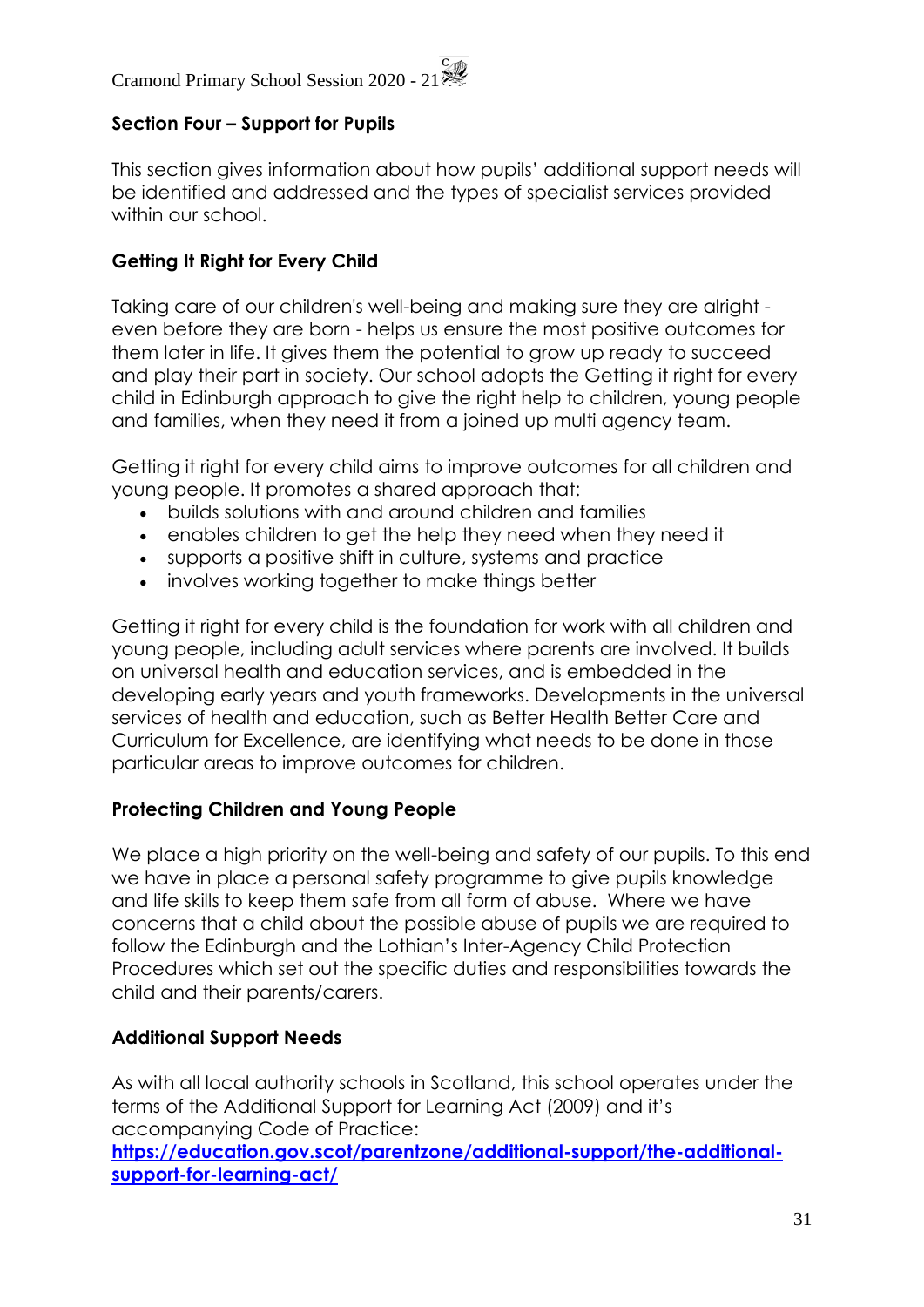It provides the following information:

*(a) the authority's policy in relation to provision for additional support needs, (b) the arrangements made by the authority in making appropriate arrangement for keeping under consideration the additional support needs of each such child and young person and the particular additional support needs of the children and young persons so identified.*

*c) the other opportunities available under this Act for the identification of children and young persons who -*

*a) have additional support needs,*

*b) require, or would require, a co-ordinated support plan,*

*c) the role of parents, children and young persons in the arrangements referred to in paragraph (b),*

*d) the mediation services provided* 

*e) the officer or officers of the authority from whom parents of children having additional support needs, and young persons having such needs, can obtain advice and further information about provision for such needs.*

Further details of the policies and procedures can be found on Edinburgh Council website.

The Act requires each Education Authority to publish information about the Act. In on the Act, was produced by the City of Edinburgh Council: <https://www.edinburgh.gov.uk/downloads/file/22136/in-on-the-act>

#### **Literacy Difficulties/ Dyslexia**

*Dyslexia is evident when accurate and fluent word reading and/or spelling develops very incompletely or with great difficulty. This focuses on literacy learning at the 'word level' and implies that the problem is severe and persistent despite appropriate learning opportunities.*

*The Authority also recognises that there may be* **associated difficulties** 

- Reading comprehension
- Phonological awareness
- Processing: auditory and/or visual processing of language-based information
- Short-term and working memory
- Organisational skills and motor skills
- Maths
- Emotional and behavioural difficulties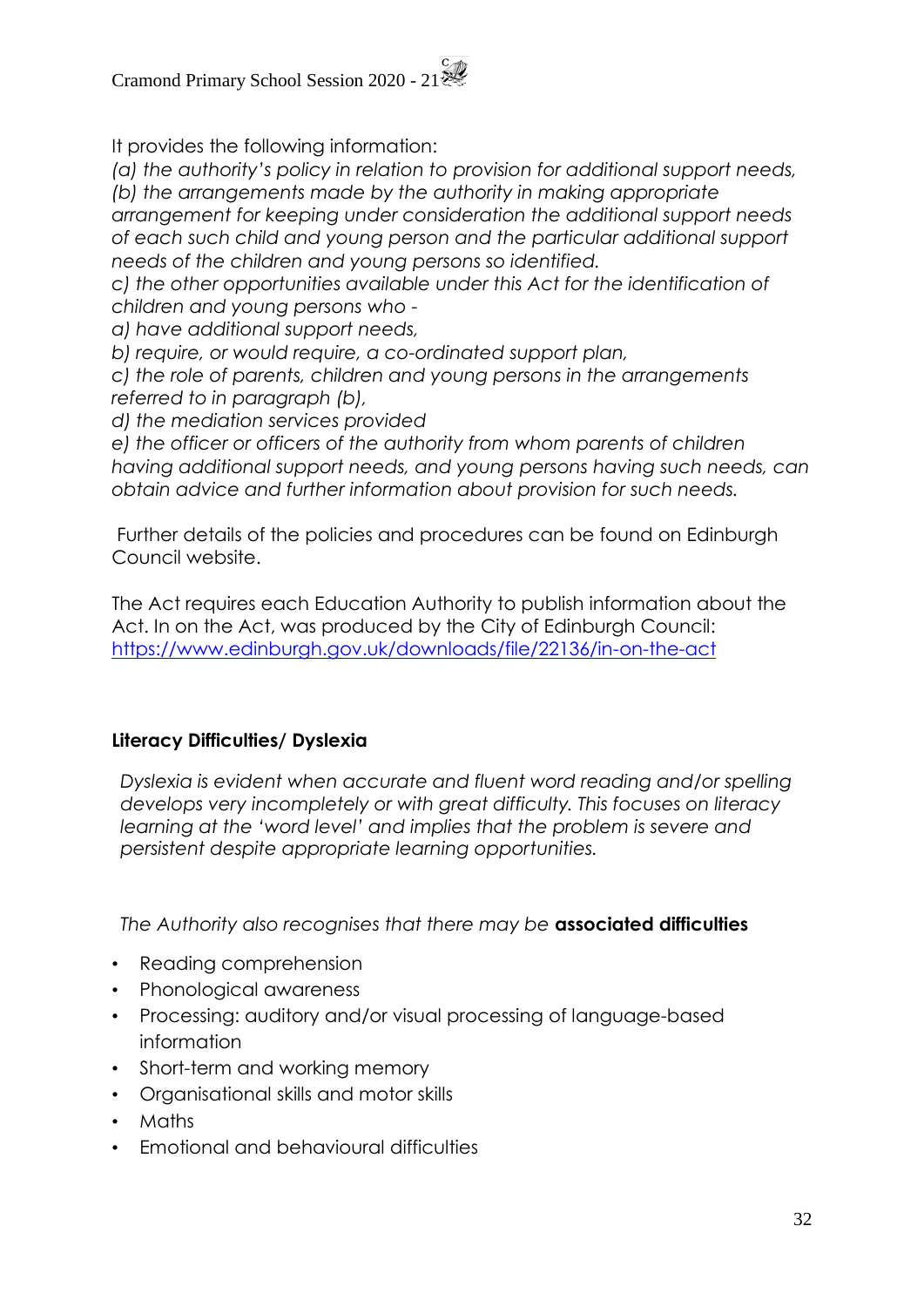*Support and assessment begin in the classroom. Class teachers and Support*  for Learning teachers have resources and training to identify this learning *difference and to put appropriate support strategies in place.* 

*If you have concerns please speak to your child's class teacher in the first instance.* 

#### **English as an Additional Language**

The Communities and Families Department provides English as an Additional Language (EAL) support for schools. Specialist EAL Teachers work with schools to support developing bilingual learners' English language skills and access to all areas of the curriculum, to enable them to achieve their potential. **At Cramond OLGA HUNTER is our contact via Miss Hughes.**

> *Cramond has an excellent reputation for supporting learners. This is led by Miss Hughes alongside our Pupil Support Officer (Miss Lovell) and Support for Learning Teacher. We are fortunate to have a dedicated, skilled and caring team of pupil support assistants who work closely together within our teaching team. Please contact class teachers in the first instance who liaise with Miss Hughes. Contact can also be made directly to her.*

We work with other agencies and professionals – for example, Social Work Services, Educational Psychology Service, National Health Service and you the parent to make decisions with regards to the best possible education to meet the needs of your child within the resources available. Parents, carers and children with additional support needs can also seek independent advice and support through:

- Enquire: [www.enquire.org.uk](http://www.enquire.org.uk/) Telephone 0845 123 2303
- Scottish Independent Advocacy Alliance, [www.siaa.org.uk](http://www.siaa.org.uk/) Telephone 0131 260 5380 Take
- Note: (National Advocacy Service for Additional Support Needs) (Barnados in association with the Scottish Child Law Centre) [www.sclc.org.uk](http://www.sclc.org.uk/) Telephone 0131 667 6633.

#### **Pastoral Support see school website for details – link [here](cramondprimary.co.uk/partnership-support-for-pupils-families/)**

*Nurture principles and approaches are embedded in our ethos & practice. We have nurture spaces and a dedicated Pupil Support Officer. Contact Miss Hughes as required. We offer seasons for growth, use emotion talks and the circle document to support learners along with CEC resilience prog.*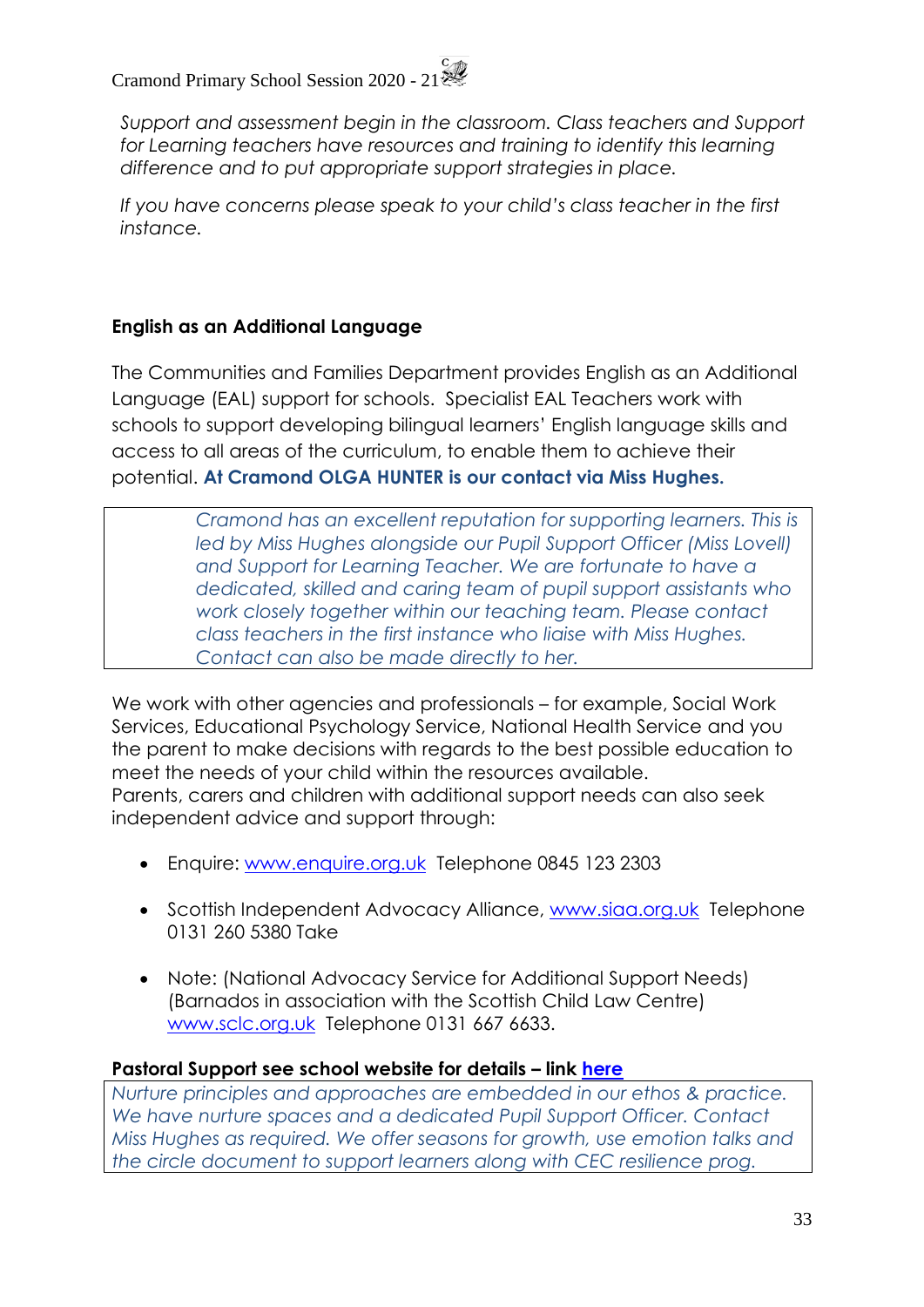#### **Transitions – Moving to a New School or Leaving School**

This section also gives information about transition. There are also details about making a placing request to another school.

#### *Nursery Class Provision*

The school's nursery class provides space for a maximum of 50 in any one session with 15 off site at Lauriston.

We had intended to offer 1,140 hours from August in full day places or blended model at Forest Kindergarten/Nursery. This has been delayed due to COVID 19. Operationally, we are currently able to offer:

• Morning spaces at Lauriston for Forest K – parent drop off/pick up

or

• *2 full days 8.30 – 3.30 Mon & Tues OR Wed & Thurs with alternate Fri mornings*

*This may change over the session depending on Scottish Government and Local authority guidance. See School website & app or contact us directly. Nursery class provision is non-denominational. This means that all nurseries are open to children and parents of all religions and beliefs. Placement in the nursery class does not guarantee a place in the primary school.*

*Transfer from Nursery to Primary Before leaving nursery, a transfer of*  information record for each child will be prepared by nursery staff to ensure a *smooth transition and continuity of education for the child transferring to primary.*

*Mrs Naeem Early Years Principal Teacher leads on this and works closely with the nursery team led by nursery teacher Mrs Stewart and Early Years Officer Miss MacDonald. See school website & app for details or contact us.*

*Primary School Admissions Starting school is a very important milestone both*  for children and their parents. The vast majority of our parents choose their *local, catchment school and we plan our education provision to ensure we can provide places for new pupils at their catchment school. In the run-up to November's registration week for the new Primary 1 intake each school will offer an opportunity for you to visit them. You can speak to staff to find out more about the school first-hand. You can see how the school runs; discuss the curriculum and their priorities as well as seeing recent examples of pupils' work on display. In many cases you may also have the chance to meet other parents who already have children there. All of this will help you understand the school's unique character and give you an insight into the learning environment that your child could enjoy there.*

*All our schools offer a high quality educational experience and hope to work with parents and carers to support their children.*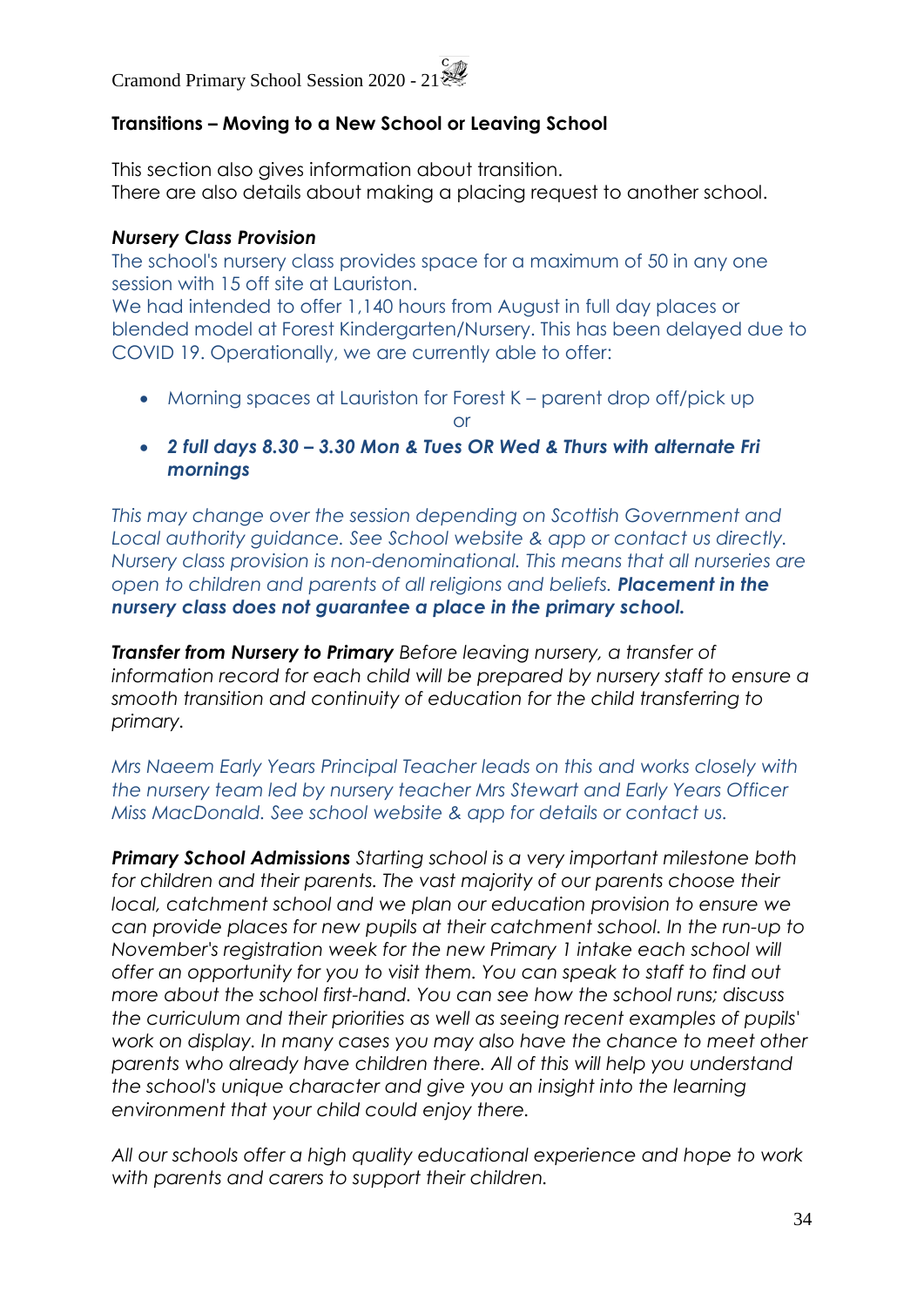#### *Mrs Fortune our excellent school administrator is contact for all admissions.*

#### *Primary to Secondary Transfer*

*Visits to our local secondary school are organised before the summer holidays and children from other catchment schools who will be attending the same secondary school will have the opportunity to meet and get to know each other and their teachers. While the children are participating in classroom activities and meeting their class teacher, parents will have an opportunity to view the school and are given a brief explanation of school life.*

*If you wish your child to attend a secondary school other than the catchment denominational or non-denominational secondary school for your home address, you will be required to make a Placing Request as detailed in the Placing Request section below.*

*You do not need to submit a Placing Request if you want your child to transfer from a non-denominational secondary school or vice-versa at the primary to secondary transfer stage, as long as the intended secondary school is still the catchment school for your home address. Parents of children who are planning to change from denominational to non-denominational or vice-versa between primary and secondary school should ensure that both the primary school and the intended secondary school know what is to happen.* 

- *Miss Hughes works closely with P7 staff and Secondary DHT/Guidance to ensure excellent transition to all Secondaries.*
- *Enhanced transition is planned for certain pupils for a number of reasons. Details are shared with parents, who are actively involved.*

#### *Catchment Secondary School for Cramond is Royal High School [Royal High School Website](https://royalhigh.wordpress.com/)*

**Placing Requests** As a parent, if you don't want your child(ren) to be educated in your local catchment school, you have the right to make a Placing Request for your child(ren) to attend another school. If you would like your child to start P1 or S1 at a school outside your catchment area, you must make a Placing Request. You can get a Placing Request application form at any nursery or primary school in Edinburgh from mid-November and must return it by **24 December** to:

e-mail: [school.placements@edinburgh.gov.uk](mailto:school.placements@edinburgh.gov.uk)

post: School Transactions P1/S1 Placements, PO Box 12331, EDINBURGH EH7 9DN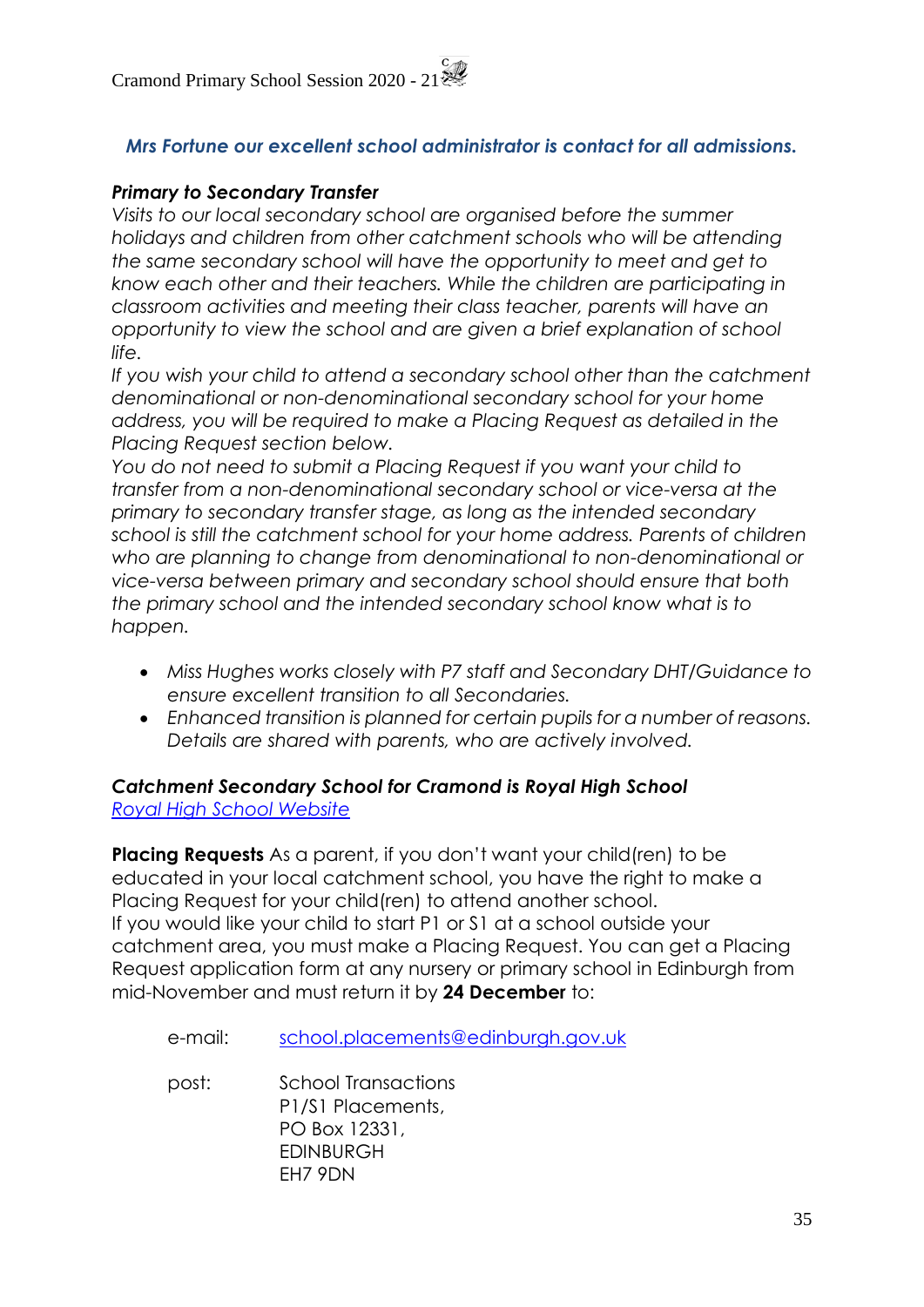If we receive your application form after 24 December, your request will be considered but if we receive your application form after **15 March** places in your chosen school may no longer be available.

The Council must grant Placing Requests where possible. If there are more places available in a school than there are placing requests, all placing requests are usually granted.

If the school you choose has more placing requests than available places, each case is looked at individually. Please include all relevant details on your Placing Request application form so this can be taken into account.

As school rolls have increased there has been a decrease in the number of places available for children living outside the catchment area. This has resulted in high numbers of placing requests being refused.

If a Placing Request is successful for one child, this does not guarantee a successful Placing Request for another child. This could mean parent(s) / guardian(s) have children attending different schools.

#### **Transport for Placing Requests**

If a Placing Request is successful, parents will be responsible for the safety and transportation costs of their child to and from their chosen school.

#### **Further information**

Further information on school placing requests can be found on our website at:

[http://www.edinburgh.gov.uk/info/20256/school\\_places/1375/school\\_placing\\_requ](http://www.edinburgh.gov.uk/info/20256/school_places/1375/school_placing_requests) [ests](http://www.edinburgh.gov.uk/info/20256/school_places/1375/school_placing_requests)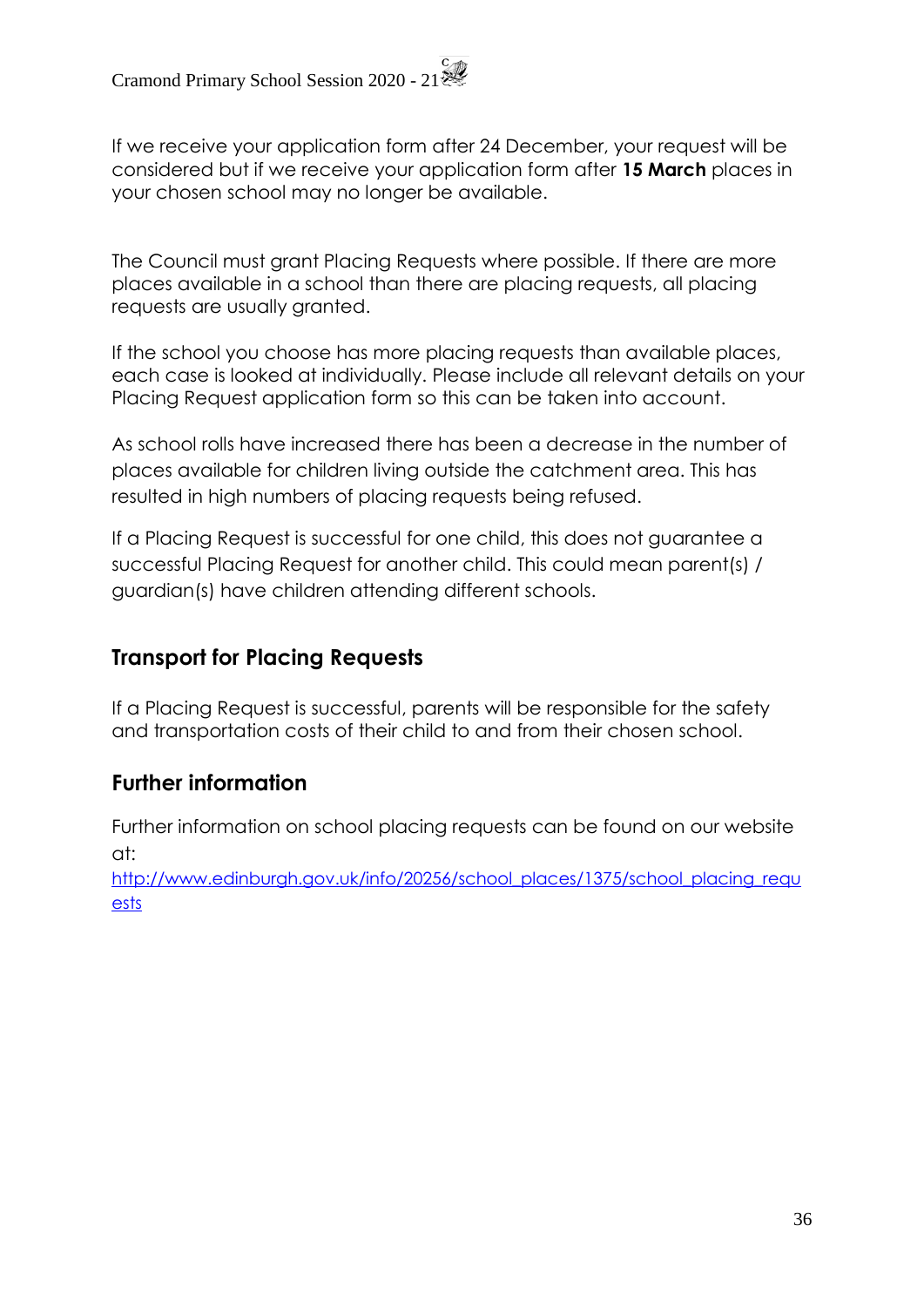#### **Section Five – School Improvement**

**The section gives you an overview of the main achievements of the school within the last 12 months and performance information relating to literacy, numeracy and health and wellbeing.**

#### **Raising Attainment**

**Monitoring performance and using the resulting information to secure improvement is an important part of the work of head teachers, school staff and officers within Children and Families.**

#### **Standards and Quality Report**

**Every year each school publishes a Standards and Quality report which highlights the school's major achievements.**

| o See Cramond Primary School Website |  |
|--------------------------------------|--|
|--------------------------------------|--|

#### **School Improvement Plan**

o *See Cramond Primary School Website*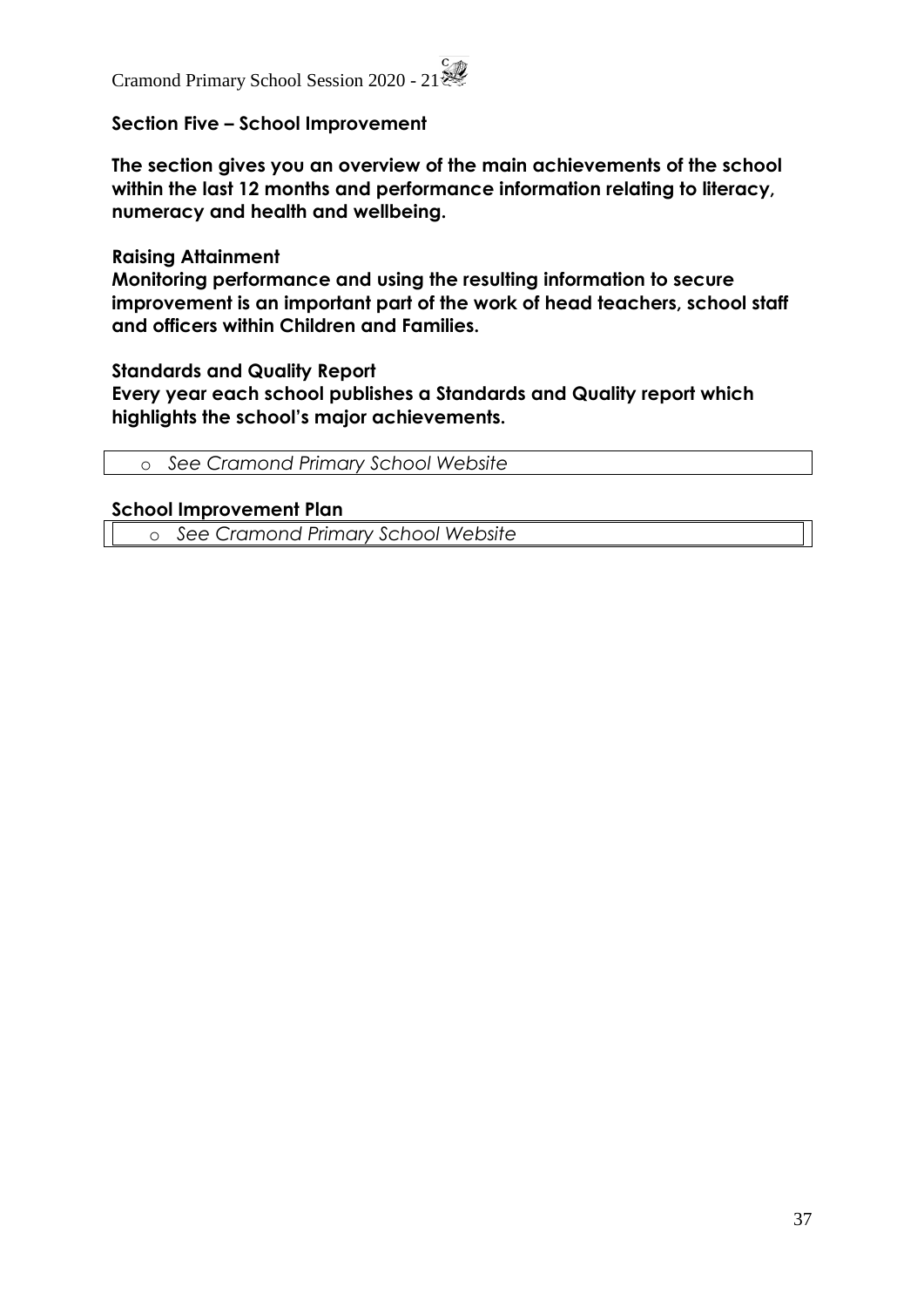#### **Websites**

You may find the following websites useful.

- **[www.edinburgh.gov.uk](http://www.edinburgh.gov.uk/)** contains information for parents and information on Edinburgh schools.
- **<https://education.gov.scot/parentzone>** parents can find out about everything from school term dates to exam results. This site also offers information for pre-5 and post school. It also lists relevant publications for parents and provides hyper-links to other useful organisations.



- **<https://education.gov.scot/inspection-reports>** parents can access school and local authority inspection reports and find out more about the work of Education Scotland.
- **<http://www.ltscotland.org.uk/scottishschoolsonline-index-asp/>** parents can find out about individual schools. They can choose a school and select what type of information they need such as Education Scotland reports, exam results, stay on rates and free school meal entitlement.
- **<https://www.childline.org.uk/info-advice/bullying-abuse-safety/>** contains information for parents and children on varying forms of bullying and provides help for parents and children who are affected by bullying.
- **<https://respectme.org.uk/>** Scotland's anti-bullying service. Contains information for parents and children on varying forms of bullying and provides help for parents and children who are affected by bullying
- **<https://education.gov.scot/>** provides information and advice for parents as well as support and resources for education in Scotland
- **<https://www.equalityhumanrights.com/en>** contains information for everyone on equality laws within the government and local authorities.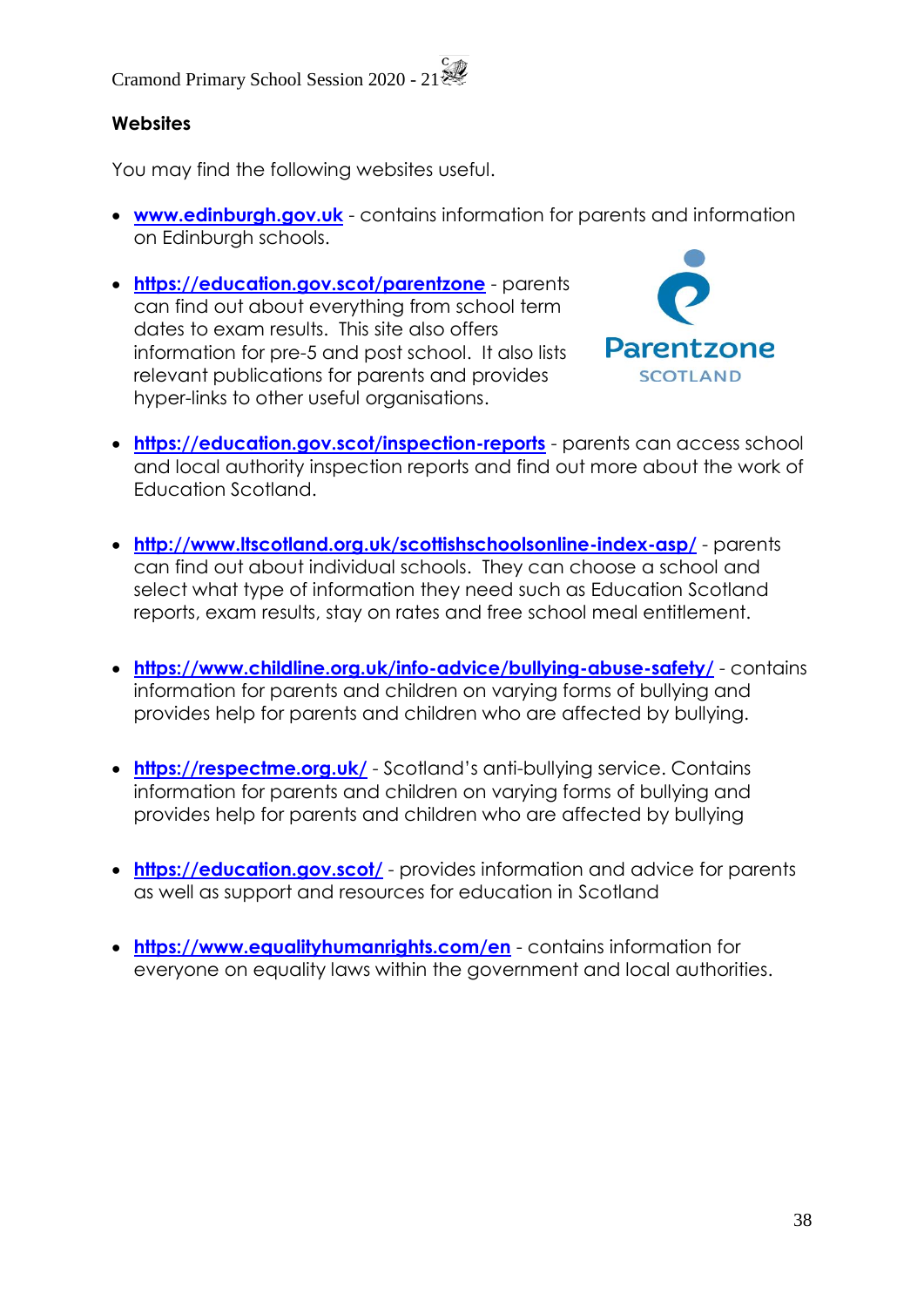### Glossary

| <b>CFE</b>    | <b>Curriculum for Excellence</b>                 |
|---------------|--------------------------------------------------|
| <b>ASN</b>    | <b>Additional Support Needs</b>                  |
| EMA           | Education Maintenance Allowance                  |
| ASL           | Additional Support for Learning                  |
| SQA           | <b>Scottish Qualifications Authority</b>         |
| FOI           | Freedom of Information                           |
| HТ            | <b>Head Teacher</b>                              |
| <b>DHT</b>    | Depute Head Teacher                              |
| PT.           | Principal Teacher                                |
| BM            | <b>Business Manager</b>                          |
| <b>CLD</b>    | Community Learning and Development               |
| <b>GIRFEC</b> | Getting it Right for Every Child                 |
| <b>CPM</b>    | Child Planning Meeting (Early Years and Primary) |
| <b>YPPM</b>   | Young Person's Planning Meeting (Secondary       |
|               |                                                  |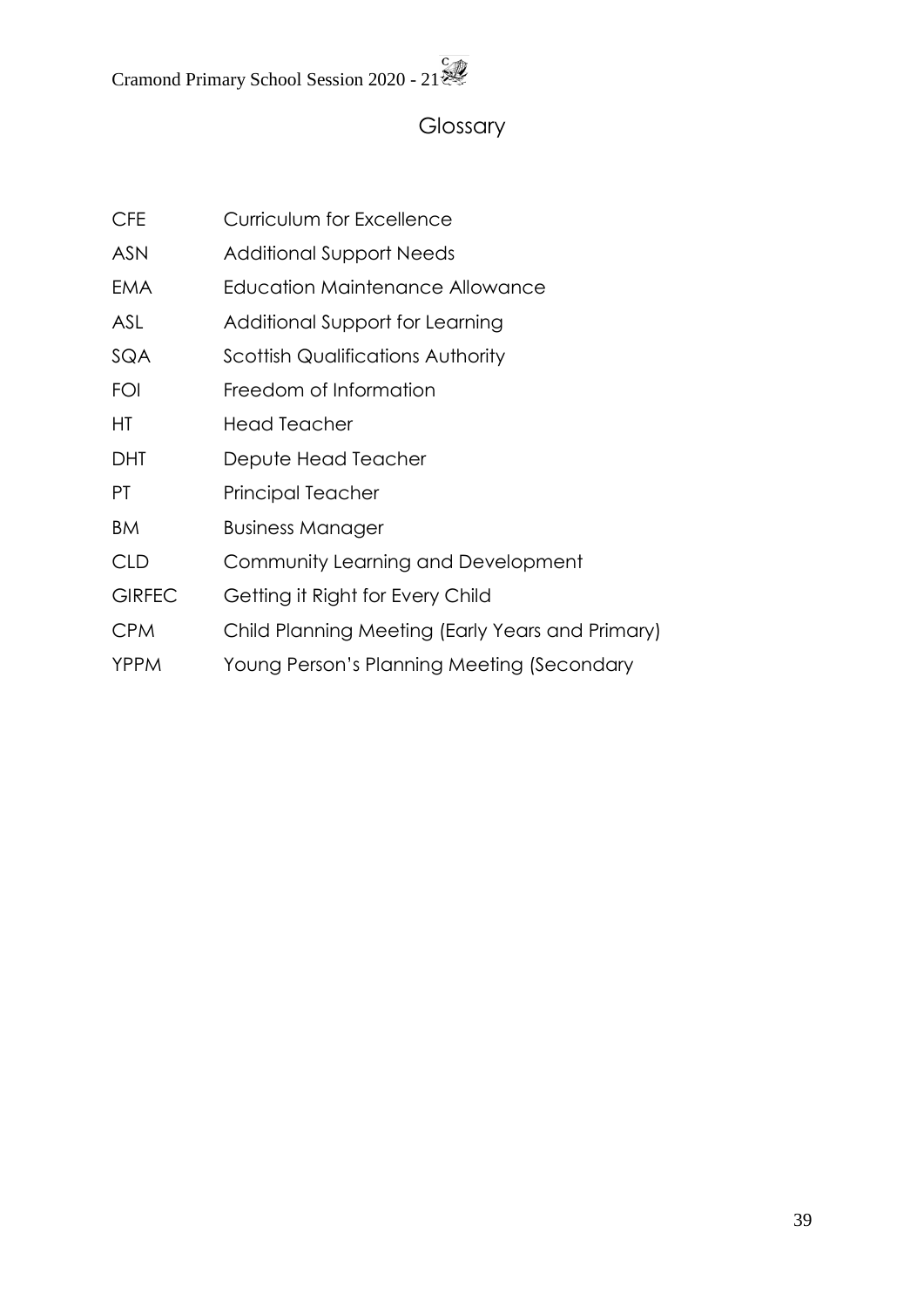The information in this school handbook is considered to be correct at the time of publication (**August 2020**), however, it is possible that there may be some inaccuracy as the school year progresses